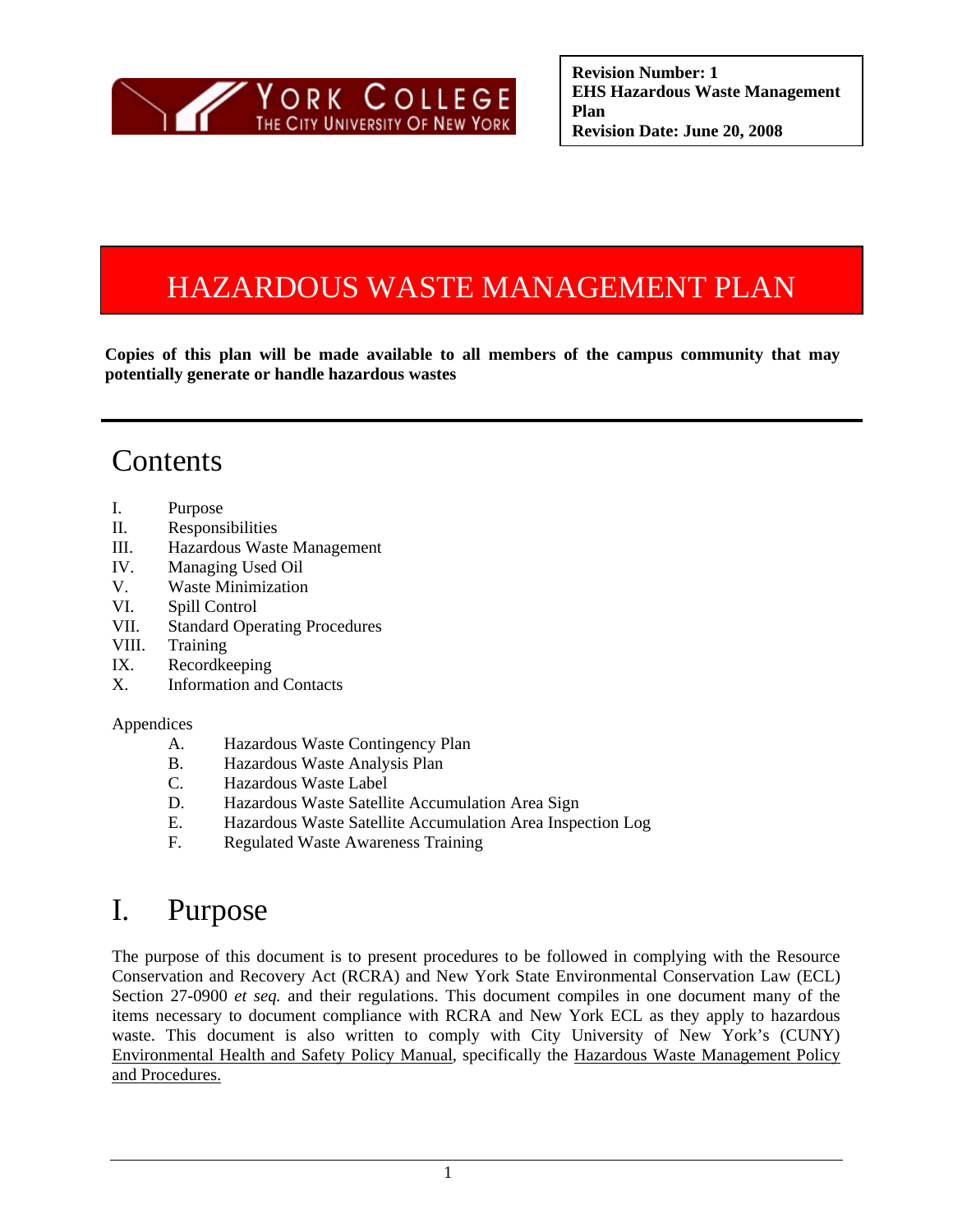

York College is located at 94-20 Guy R. Brewer Boulevard, Jamaica, New York. Hazardous wastes are generated both from academic sources and facility operations. Typical academic sources include art studios that may generate waste solvents, paints, and similar materials. Facility operations that may generate hazardous wastes include painting, cleaning, and other maintenance operations. Based on past rates of generation, York College is identified as a Small Quantity Generator (SQG) of hazardous wastes.

The threshold criteria for identifying a generator's category are as follows:

| <b>Category</b>                     | <b>Generation Quantity Limits</b>                                                                                                  |
|-------------------------------------|------------------------------------------------------------------------------------------------------------------------------------|
| Conditionally Exempt (CESQG)<br>SQG | $\leq 100$ kg/mo ( $\leq$ 220.46 lb/mo)<br>100 kg/mo $(220.46 \text{ lb/mol})$ to 1,000 kg/mo $(2,204.6 \text{ lb/mol})$<br>lb/mol |
| Large Quantity Generator (LQG)      | $> 1,000$ kg/mo ( $>2,204.6$ lb/mo)                                                                                                |

# II Responsibilities

York College faculty, staff, students, contractors, and other parties that handle or generate hazardous wastes are required to properly handle, store and label hazardous wastes and to comply with applicable federal and state regulations. They are responsible to follow the policies and procedures set forth in this Hazardous Waste Management Plan and the Hazardous Waste Contingency Plan (Appendix A). The Contingency Plan identifies procedures to be implemented in the event of an emergency situation that may result in a fire, explosion, or release of a hazardous waste or hazardous waste constituents. It is the responsibility of all faculty, staff, students, contractors and other parties to see that hazardous wastes are managed in a safe, healthy, and environmentally sound manner. The Environmental Health & Safety Officer (EHSO) and campus administration are responsible for ensuring that all parties who may or do generate hazardous waste on campus comply with these requirements.

Included among the responsibilities of York College's EHSO is the oversight of hazardous waste management services at York College. These services include: the determination of whether or not a waste is a hazardous waste (see Appendix B), and waste pickup, storage, and shipment.

Under federal and state regulations, generators of hazardous waste are accountable for the management of these wastes from "cradle to grave," that is, from their point of generation to ultimate disposal. This responsibility includes taking steps to minimize the amount of waste generated, and to minimize the release of hazardous waste. Civil and criminal penalties may result from failure to comply with these requirements. At York College, generators of hazardous wastes may be academic facilities such as laboratories or art rooms, as well as various facility operations. While York College is responsible for maintaining compliance, a student, faculty member, staff person, supervisor, or department head could have individual liability in the event of a violation of environmental requirements. Personnel from federal or state environmental regulatory agencies have the authority to inspect laboratories, storage areas, and other related locations for compliance with applicable regulatory requirements at any time.

Within the CUNY/York College system the following responsibilities are identified.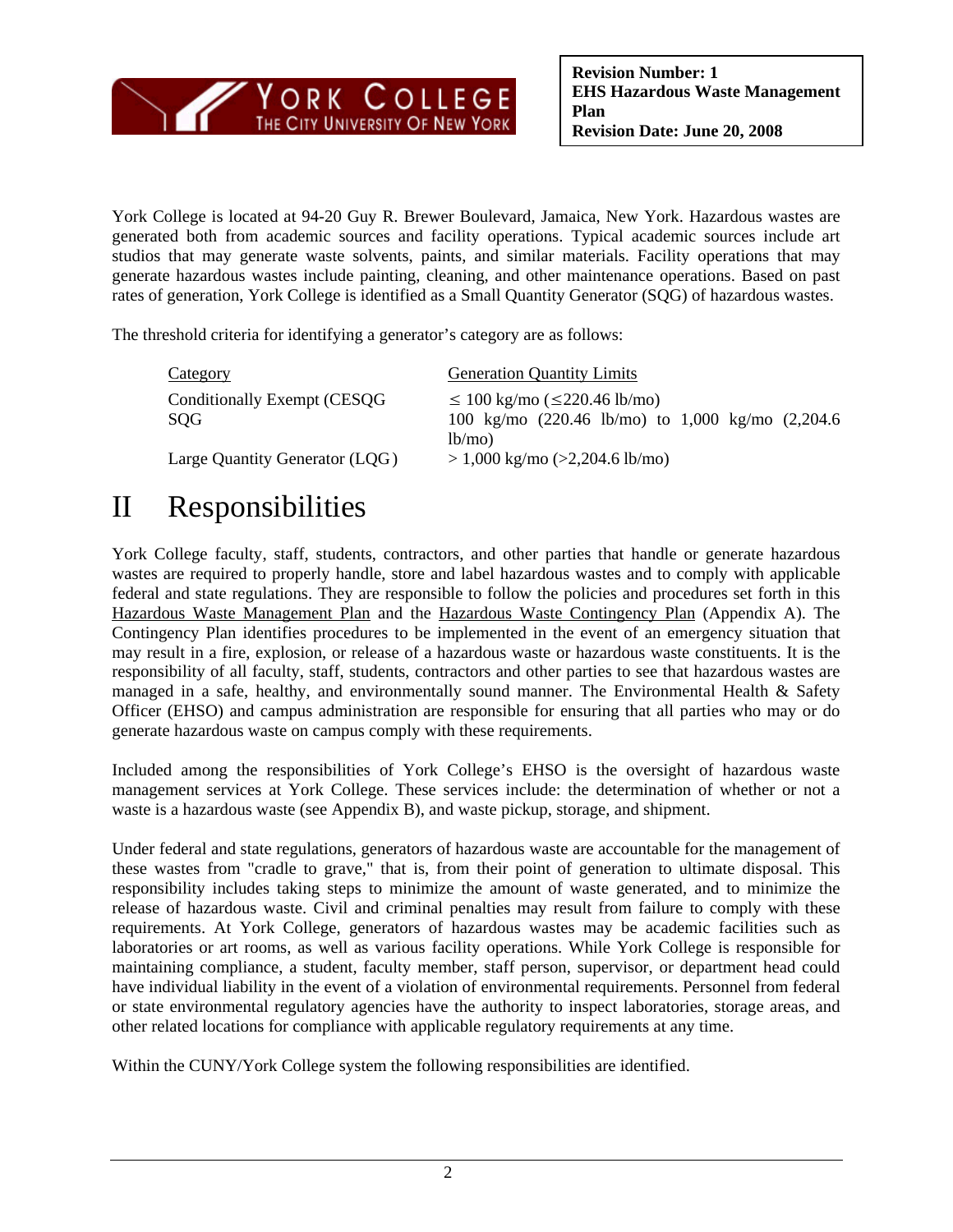

York College *President* is responsible for:

- Implementation of the Hazardous Waste Management Policy and Procedures at York College.
- Communicating the importance of the Hazardous Waste Management Policy and Procedures throughout the organization.
- Adherence to the CUNY Compliance Enforcement Policy.

York College *Vice President* for Finance and Administration is responsible for:

- Providing adequate human, fiscal, and administrative resources to help assure compliance with hazardous waste regulations and the Hazardous Waste Management Policy and Procedures.
- Tracking and reviewing hazardous waste compliance performance.
- Ensuring that the Dormitory Authority State of New York (DASNY) and the EHSO interact to support hazardous waste compliance in construction projects.

York College *Department Chairs* are responsible for:

- Communicating the importance of the Hazardous Waste Management Policy and Procedures throughout their respective departments.
- Assuring that departmental staff and facilities comply with these policies.
- Notifying the EHSO 30 days prior to the departure of any Principal Investigator.
- Planning and implementing the removal of waste materials from any generator leaving York College for any reason.

York College **EHSO** is responsible for:

- Reading and understanding federal, state, and city laws, rules, and regulations relating to hazardous waste and for staying current with changes in the laws, rules, and regulations.
- Overseeing the development of York College's Hazardous Waste Management Plan, to achieve the goals of CUNY's Hazardous Waste Management Policy and Procedures and to address the particular needs of York College with respect to the management of hazardous wastes.
- Interfacing with federal, state and New York City regulatory agencies.
- Implementing York College's Hazardous Waste Management Plan.
- Maintaining required documents and records of hazardous waste training, generation, shipment, and disposal.
- Directing training of faculty, staff, students and contractors at York College for the performance of their tasks as they may relate to hazardous wastes in an efficient and competent fashion and the provision of instruction regarding the impact that their activities can have on the environment if performed incorrectly.
- Conducting regular inspections of areas where hazardous wastes are stored to ensure that hazardous wastes have been properly identified, labeled, segregated, and stored for collection and disposal and to prevent the accumulation of old, unused, or abandoned chemicals.
- Awareness of the current legal requirements concerning hazardous waste disposal and to contact the CUNY Office of General Counsel when questions arise.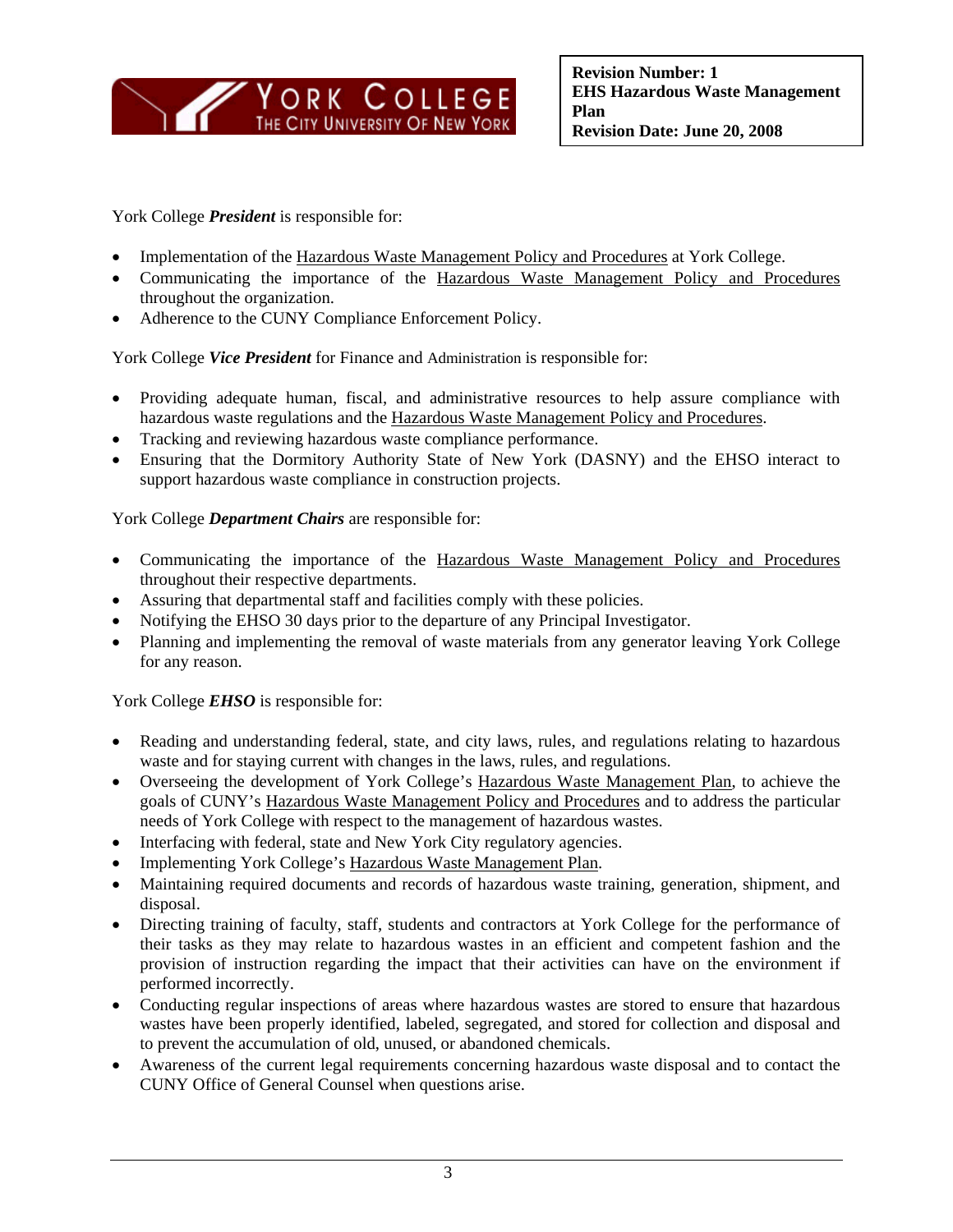

- Managing the arrangement of hazardous waste pickups and to ensure that disposal is safely and completely performed.
- Attending DASNY project meetings and obtaining contractor training records and any manifests.

#### York College **personnel who use or generate hazardous materials or wastes** are responsible to:

- Read and understand, to the extent appropriate to their work, this Hazardous Waste Management Plan, and associated RCRA documentation.
- Actively participate in York College's waste minimization program by conducting their work in a manner to minimize potential adverse environmental impacts resulting from their work.
- Store chemicals in accordance with prudent laboratory practice.
- Plan activities/experiments to consume, to the extent feasible, all hazardous materials and to minimize the amount and toxicity of waste materials produced.
- Be familiar with the properties, health risks, and precautions required for handling their respective hazardous waste streams.
- Become familiar with data concerning chemicals used including information available in reference books, technical journal articles, Material Safety Data Sheets (MSDSs), and pertinent York College standard operating procedures (SOPs).
- Select and use all appropriate personal protective equipment (PPE) (*e.g.*, gloves, goggles, lab coat, or other measures as may be applicable) required to safely work with hazardous materials.
- Use proper engineering controls such as fume hoods, secondary containment and self-closing funnels to minimize exposure and hazards.
- Contact the EHSO with any questions regarding chemical or waste management, including training, chemical/waste identification, regulations, reference materials or other aspect of chemical or waste management.

### **DASNY**

DASNY has responsibility for hazardous waste that it or its contractors generate during a given project on campus.

Hazardous waste storage

- DASNY and its contractors are to coordinate, in advance and throughout the project, with the York College EHSO to evaluate environmental implications of project activities; establish specific environmental regulatory responsibilities with respect to any and all DASNY projects. York College's EHSO will verify that compliance is being maintained;
- DASNY is to establish its own hazardous waste storage area, train its personnel, have a contingency plan, and comply with applicable RCRA requirements, or ensure that its contractors comply with requirements. Copies of training records, hazardous waste manifests, etc. to be provided to the EHSO; and
- Hazardous waste generated by DASNY is to be clearly segregated from York College's hazardous waste while in storage.

#### Hazardous Waste Manifests

• DASNY personnel cannot sign manifests that use York College's USEPA identification number.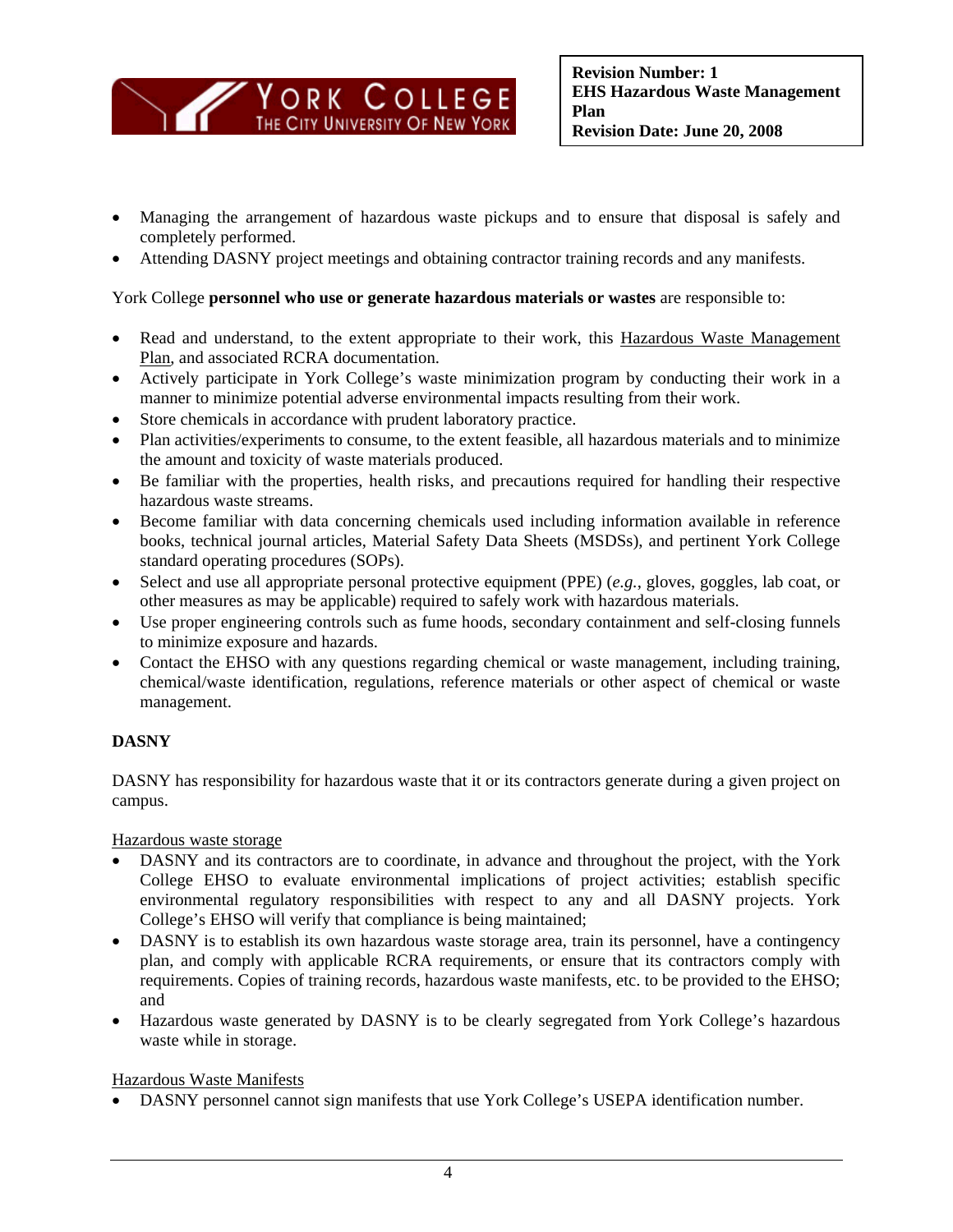

All faculty, staff, students, contractors and other parties (including DASNY and its contractors) engaged in activities on York College's campus are subject to periodic internal environmental assessments of their facilities by York College's EHSO, by CUNY personnel, or a third party engaged by York College or CUNY as stated in the EHS Compliance Enforcement Policy. If issues of non-compliance with policies of CUNY or York College are discovered during the course of an audit/assessment, responses are required. Depending on the severity of the non-compliance, additional disciplinary actions may take place.

## III. Hazardous waste management

Handling hazardous chemicals and wastes requires the use of proper laboratory safety procedures. If there are any questions or doubts regarding hazardous waste management, chemical waste management, or chemical management, contact the EHSO, Ext. 2662. This section will tell you about:

- how to properly identify a hazardous waste if generated;
- how and where hazardous waste must be accumulated and labeled in your work area;
- hazardous waste pickup procedures from your area to the storage area in the Academic Core Building;
- how hazardous waste must be stored and packaged for shipment;
- hazardous waste disposal; and
- inspections.

## **A. Hazardous waste generation and identification**

The success of the hazardous waste management program begins with individuals that generate hazardous wastes being aware of their responsibilities. Proper hazardous waste management begins with the accurate characterization of wastes. Following characterization, hazardous wastes must be properly packaged, labeled, and stored at the accumulation points until they are moved to the on-site hazardous waste storage area. Chemical wastes must be properly identified and documented to prevent the generation of unknown waste materials. A York College hazardous waste label (available from the EHSO) must be applied to each waste container located at the satellite accumulation areas (see Appendix C). A completed label identifies the waste by name and its characteristics, as well as the location (*i.e.*, building name and room number) and telephone number of where the waste was generated. If in doubt with any aspect of the waste identification or labeling, call the EHSO at Ext. 2662 for guidance.

Every effort should be made to minimize the amount of hazardous waste that is generated. Every individual who will handle or generate laboratory waste must receive training in the safety procedures for chemical storage and waste management outlined in Section VIII of this Plan. This training is arranged by the EHSO; call the EHSO, Ext. 2662 to schedule your attendance if you have not received this training or are unsure as to whether you should receive this training.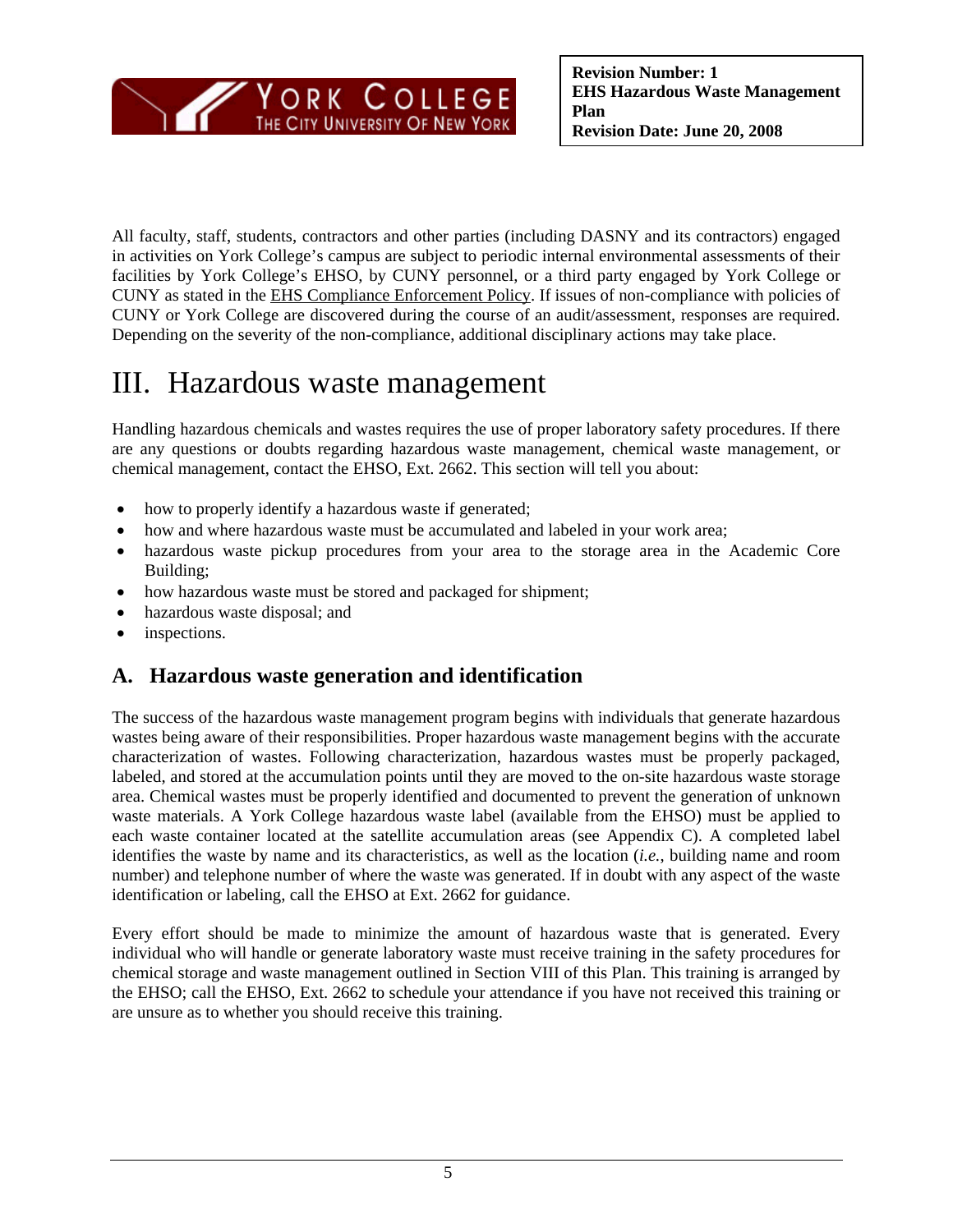

#### **Waste identification**

At York College, hazardous wastes are generated in two types of areas: academic settings (such as laboratories and art studios), and facility operations (such as maintenance operations). A waste is any solid, liquid, or contained gaseous material that is discarded by being disposed of, burned or incinerated, or recycled. (There are some exceptions for recycled materials.) Even materials that are recyclable or can be reused in some way (such as burning solvents for fuel) might be considered waste. If you are recycling waste materials, contact the EHSO, Ext. 2662, so that the recycling can be performed and documented in accordance with applicable regulations.

Hazardous waste can be one of two types:

- **1. LISTED WASTE**. A waste is considered hazardous if it appears on one of the lists published in the federal regulations at 40 CFR Part 261 and in the New York State regulations at 6 NYCRR 371. These five groups include:
- **F- Listed Hazardous Waste from Non-specific Sources (40 CFR 261.31; 6 NYCCR 371.4 (b)).**  These wastes are designated with a four-digit code beginning with the letter "F". Typical wastes that York College may generate that are considered F-wastes include spent solvents from laboratory operations. These wastes are typically designated as one of the F001 through F005 listings.
- **K Listed Hazardous Waste from Specific Sources (40 CFR 261.32; 6 NYCCR 371.4(c))**. These wastes are wastes generated from specific industrial sources, such as wastes from petroleum refining. These wastes are designated with a four-digit code beginning with the letter "K". York College does not currently generate these types of waste streams.
- **U Listed Hazardous Wastes which are Discarded, Commercial Chemical Products, or Off-Specification Commercial Chemical Products or Spill Residues (40 CFR 261.33(f); 6 NYCCR 371.4(d)(6))**. These wastes are typically: (1) virgin chemicals or hazardous materials that are intended to be discarded; (2) formulations in which the sole active ingredient is the listed constituent; and (3) spill residues and debris contaminated with the spilled material. These wastes are designated with a four-digit code beginning with the letter "U".
- **P Listed Acute Hazardous Wastes (40 CFR 261.33(e); 6 NYCCR 371.4(d)(5)).** These wastes are similar to the U-listed wastes but are considered acutely hazardous and are designated with a fourdigit code beginning with the letter "P". In addition to the P-wastes, certain Hazardous Wastes from Non-specific Sources (F020, F021, F022, F023, F026, F027 and F028) are also considered acute hazardous wastes. Examples of acutely hazardous waste include streams which have been generated at CUNY campuses include sodium cyanide (P-106) and osmium tetroxide (P-087).
- **NY Listed PCB Hazardous Wastes (6 NYCCR 371.4(e)).** In New York State, wastes containing greater than 50 ppm by weight or greater of PCBs are listed hazardous wastes. The NYSDEC has segregated this PCB waste stream into seven categories (B001 through B007).

Currently, more than 500 wastes are listed. Consult the EHSO when conducting a waste stream determination for assistance in reviewing the regulatory exclusions prior to finalizing your determination.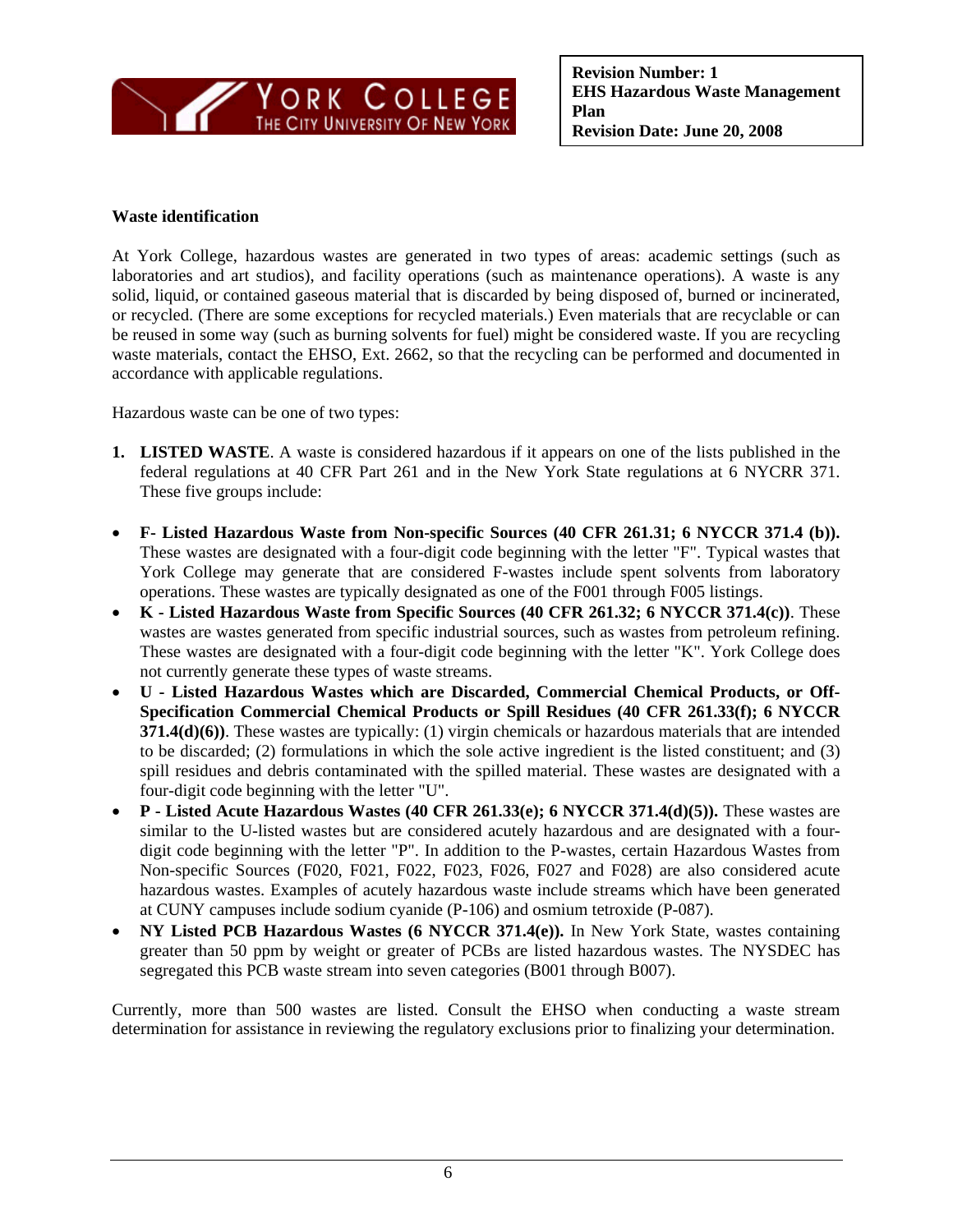

- **2. CHARACTERISTIC WASTES**. If the waste does not appear on one of the hazardous waste lists, it still might be considered hazardous if it demonstrates one or more of the following characteristics:
- **Ignitability** (40 CFR 261.21; 6 NYCCR 371.3(b)) The waste catches fire under certain conditions. Ignitable waste streams include: liquids with a flashpoint less than 140º F; non-liquids which burn and cause fire under normal temperature and pressure, ignitable compressed gas; or DOT oxidizer. Examples are some solvents, paints and degreasers. These wastes are designated with the four-digit code D001.
- **Corrosivity** (40 CFR 261.22; 6 NYCCR 371.3(c)) The waste corrodes steel at a rate of greater than 0.25-inches per year at 55 C (130 F) or has a pH less than 2 or greater than 12.5. This is known as a corrosive waste. Examples are some acids, caustics, or cleaning fluids. These wastes are designated with the four-digit code D002.
- **Reactivity** (40 CFR 261.23; 6 NYCCR 371.3 (d)) The waste is unstable and explodes, or produces toxic fumes, gases, and vapors when mixed with water or under other conditions such as heat or pressure. This is known as a reactive waste. Examples are certain cyanides or sulfide-bearing wastes. These wastes are designated with the four-digit code D003.
- **Toxicity** (40 CFR 261.24; 6 NYCCR 371.3 (e)) The waste is harmful or fatal when ingested or absorbed by an organism. A waste stream that contains one of the listed forty (40) toxic chemicals that will leach into the soil or ground water when disposed of on land above the specified concentration, is known as a toxic waste. Examples are wastes that contain high concentrations of heavy metals, such as cadmium, lead, or mercury. These wastes are designated with the four-digit code D004 through D043, depending on the constituents.

For more information, contact the EHSO , Ext. 2662.

The list of hazardous waste in New York State may be found at

**<http://www.dec.state.ny.us/website/dshm/regs/371.pdf>**

#### **Unidentified wastes**

If a source (*e.g.*, a laboratory or studio) has a container with unidentified contents, all available information on the material should be gathered by the faculty, student, or staff member. This information may be helpful in narrowing the steps needed to suitably identify the material. Identification of unknown materials can be an expensive, time consuming, and potentially dangerous process. Any information that can narrow the potential range of waste materials can be useful. Besides safety issues, costs for classifying even small amounts of unknown materials are significant, and can range up to several thousand dollars. In many cases, personnel in a research group can, by process of elimination and knowledge of lab operations, provide valuable information on the chemical constituents.

Laboratories must manage unknown materials with great care. Containers must not be moved or opened when there is any question as to the safety of such an operation. This is because some materials are friction or shock sensitive and even the act of opening the cap can cause a violent reaction.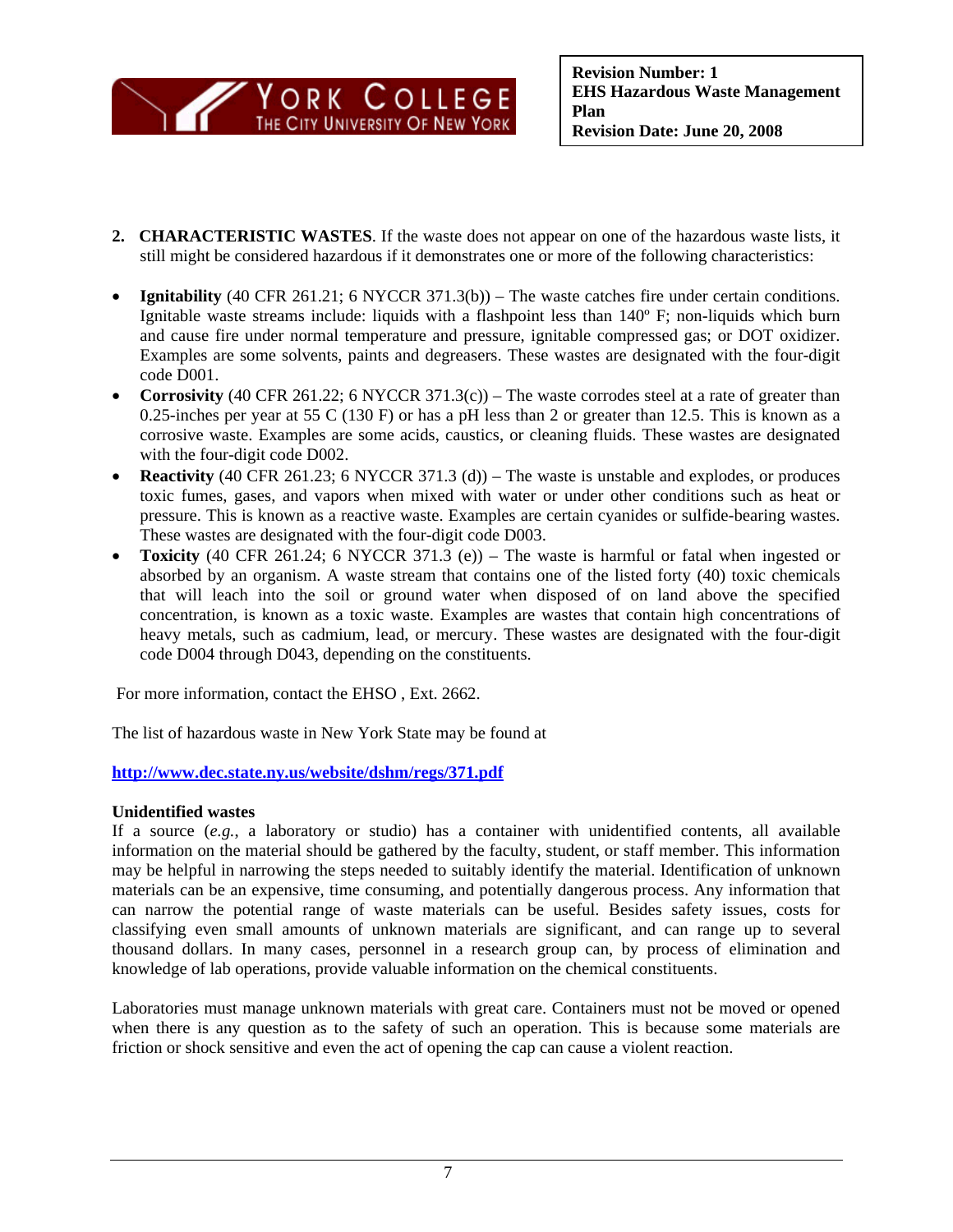

The laboratory must be able to certify that the container does not have highly reactive or explosive components.

The EHSO will make the final determination of whether or not a waste is a hazardous waste in accordance with the waste analysis plan (Appendix B). The EHSO will assist in this identification process. However, the laboratory staff must provide the background information. Reasonable attempts to identify unknowns must be made by the laboratory personnel. If highly reactive materials cannot be ruled out, laboratory staff must not handle the material, and the EHSO will arrange for proper identification and disposal.

It is important to note: The best way to prevent the generation of unknown waste materials is to properly use, label, and manage chemical materials and byproducts, including solutions and mixtures prepared on campus.

If a faculty member should leave the college for any reason, the EHSO must be notified immediately so that plans can be made for the disposition of chemicals and wastes under the responsibility of that faculty member.

### **B. Hazardous waste packaging and labeling**

Every member of the campus community is responsible for the proper management of wastes. Containers used to store hazardous wastes at satellite accumulation areas must be labeled with a written description of the waste material and the words "Hazardous Waste." Use labels provided by the EHSO and fill them out completely using full chemical names (Appendix C). A chemical formula is not sufficient as a description. For example, the words "sulfuric acid" should be written on the label. The formula "H<sub>2</sub>SO<sub>4</sub>" by itself is not sufficient as a label description. In addition, the building name, floor number, and room number must also be identified. York College has prepared blank labels specifically for this purpose, and one of these labels must be affixed to all containers of hazardous wastes. Keep containers TIGHTLY CLOSED except when adding material to them. This is to prevent spills, leaks, fires and the release of fumes and is required by state and federal regulations. Each container must contain compatible wastes (see waste categories listed below). Segregate containers according to the compatibility of their contents and use separate secondary containment as necessary. Secondary containment devices such as trays, tubs, or buckets should be able to contain the contents of the largest container, if ruptured.

The first step in the waste disposal process involves obtaining a suitable container for the waste. Use the following guidelines when selecting a container:

- use plastic or glass containers compatible with the waste;
- containers must have a secure cap;
- empty containers in which the chemicals were supplied are usually adequate;
- containers must be clean and free of residue that might react with waste;
- container must be in good condition DO NOT USE rusted, dented or degraded containers;
- 5-gallon or larger containers must be approved by the EHSO;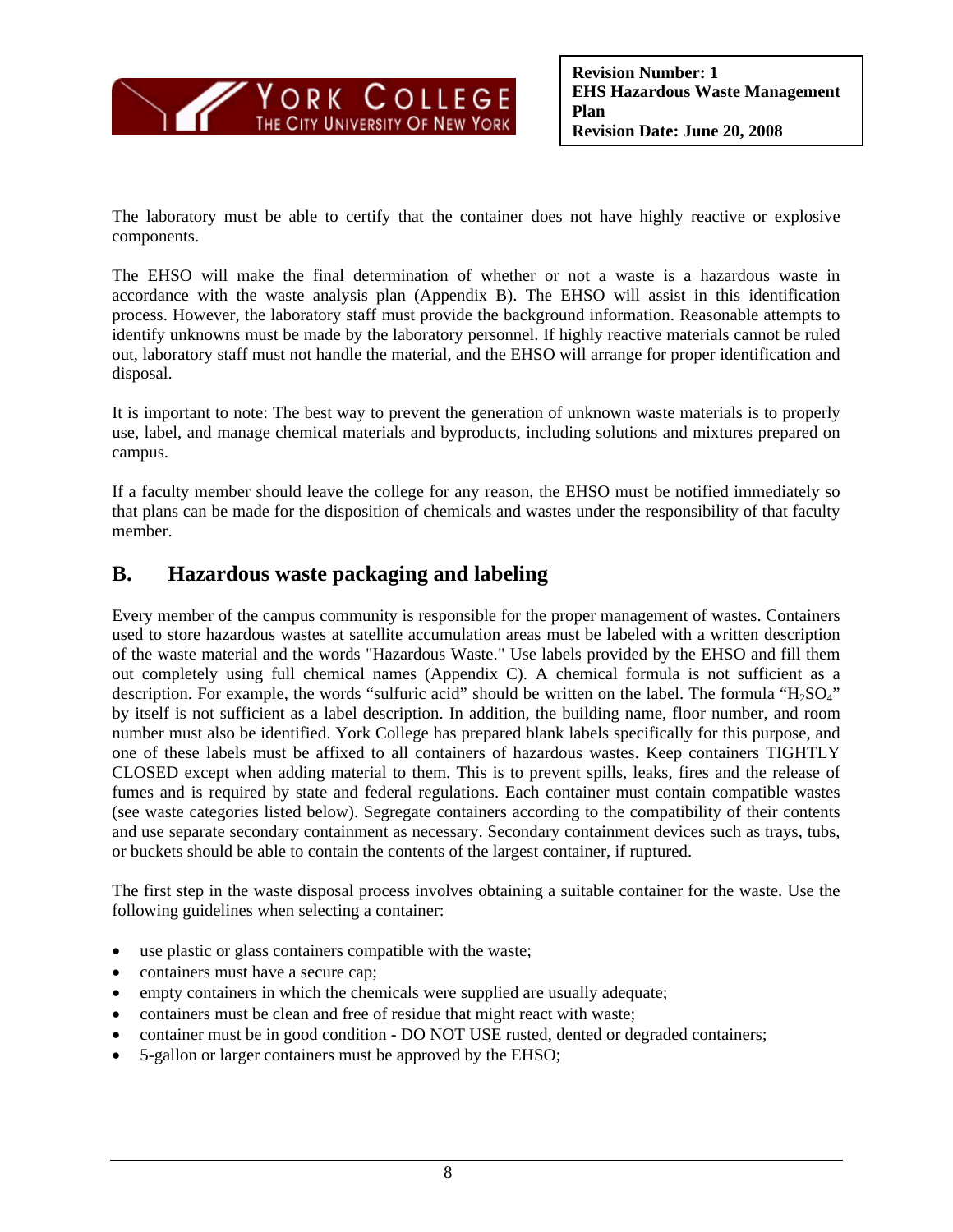

- do not use beakers, or other labware, coffee cans, plastic milk jugs, soda bottles, or any container that resembles a drinking glass, cup, or coffee mug, etc.;
- do not use rubber stoppers, corks, or glass stoppers;
- the EHSO will provide assistance with container selection for new waste streams; and
- do not use containers that formerly contained P-listed wastes.

DO NOT store incompatible wastes in the same container. These wastes must be collected and stored in separate containers. If there is any suspicion that mixed waste materials may react, or are incompatible in any way, these materials should not be combined, and should be kept segregated.

Use separate containers for each of the following types of waste:

- halogenated organic solvents;
- non-halogenated organic solvents;
- acids;
- bases;
- heavy metals;
- mercury;
- reactives:
- oxidizers; and
- toxic (poisons).

If you do not know the category of a waste, or you are unsure whether you should mix wastes, consult the MSDSs and contact the EHSO, Ext. 2662.

 unused chemicals. Flammables, oxidizers, reactive materials, corrosive acids and bases must be stored A funnel may help prevent spills when adding waste to containers. If used, the funnel should be clean and free of residues. Do not leave funnels in a container's opening, unless the funnel is permanently attached and can be capped when not in use. The EHSO can help you obtain one of these funnels if it is appropriate to your use. Segregate waste containers according to chemical compatibility just as you would separately. Reactive and ignitable wastes must be protected from sources of reaction and/or ignition and be grounded. Use secondary containment for liquid waste. Secondary containment may be a tray, pan, bucket or other container capable of holding the contents of the primary container. Secondary containment also aids in separating incompatible waste and in containing leaks and spills.

 container is to be reused or disposed of. It is good practice for all empty chemical containers to be triple-rinsed with water or another solvent capable of removing the original material. In some cases, such triple rinsing is required or else the container itself is hazardous waste. Follow the specific procedures below depending on whether the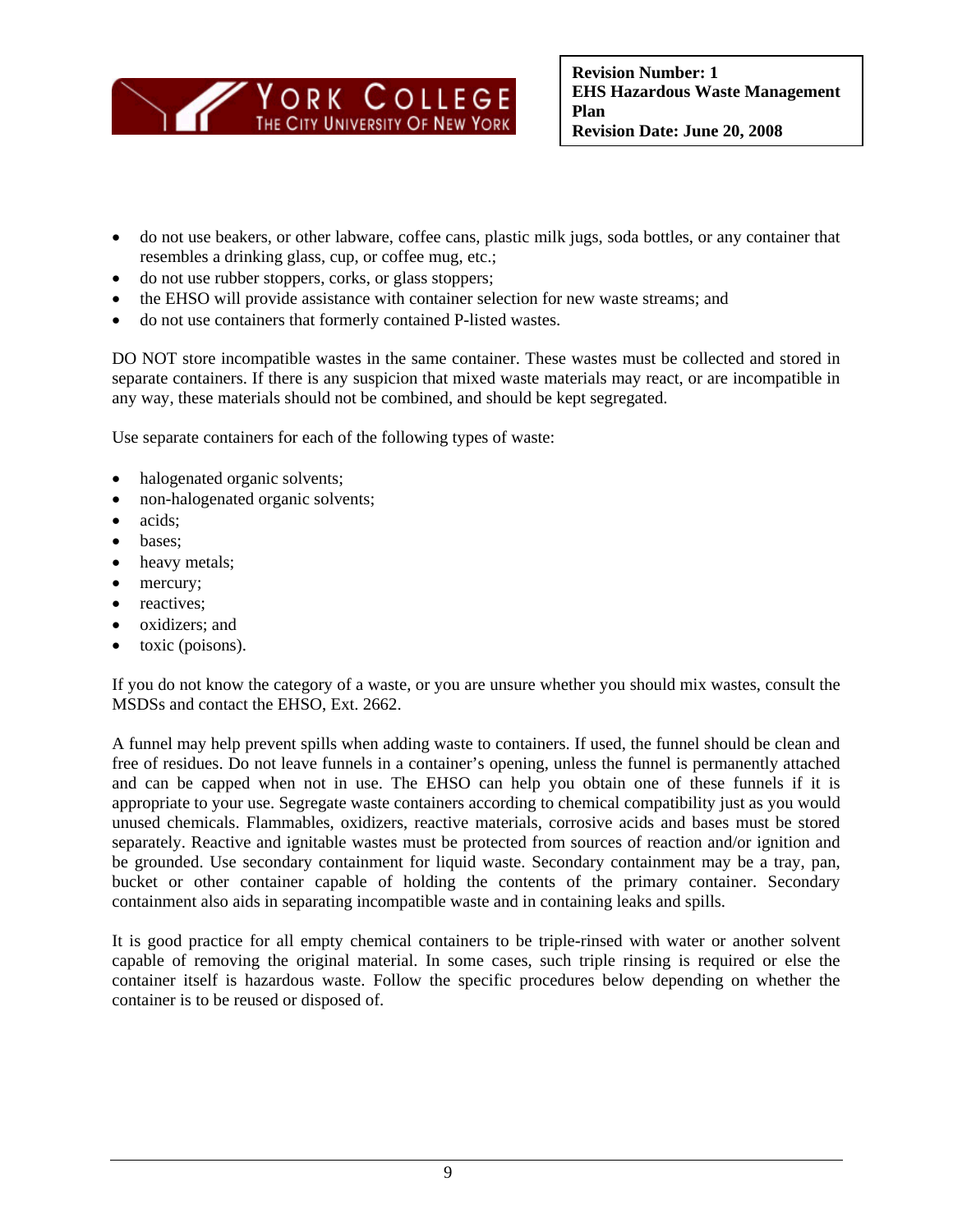

Empty containers should be managed as follows:

#### **If the container previously held a hazardous chemical or waste and will not be reused:**

- Complete draining of the contents of the container for its original use;
- Triple-rinse the container with water or an appropriate solvent. Rinse solvent (rinsate) may require collection as hazardous waste - contact the EHSO for guidance. Whenever possible, reuse the rinse solvent for cleaning until it is spent; use fresh solvent only for the final rinse;
- Remove or mark over the old label; and
- Mark the container with the words "This Container is Triple Rinsed and Safe for Disposal," and dispose of properly.

#### **If the container will be reused for a chemical (not waste):**

- Reuse the container only with compatible new materials; and
- Clearly re-label the container with the full chemical name of the contents. Include a hazard warning if appropriate (*e.g*., corrosive, flammable, etc.)

#### **If the container will be reused for a hazardous waste:**

- Reuse the container only with compatible or waste;
- Remove the original label; and
- Clearly re-label the container with the full chemical name of the contents using the EHSO-supplied hazardous waste label.

Call the EHSO to arrange for disposal of large containers, containers contaminated with highly toxic or acutely toxic materials and other containers about which you may have questions.

### **C. Satellite accumulation areas**

Federal and state regulations require that the hazardous waste must be accumulated at or near the point of generation. In laboratories and other work locations where hazardous wastes are generated, such areas are referred to as "Satellite Accumulation Areas" (SAAs). Waste must be accumulated in the room or laboratory where they were generated. Waste generated in multiple rooms should not be centrally accumulated in one room/laboratory. A general rule of thumb is that you must be able to see the waste containers from the point of generation and waste should not be moved through doorways. SAAs in laboratories are typically located in fume hoods or under sinks. Waste containers and secondary containment containers should be positioned so that they do not block vents and potentially inhibit proper airflow. Waste containers can be stored in cabinets under fume hoods as long as they are being stored with other compatible chemicals. Waste containers should not be stored on the floor where they could create a tripping hazard and result in spills. Store all wastes with attention to the New York Fire Department (NYFD) flammable quantity storage limits, compatibility with other chemicals, and general prudent laboratory practice.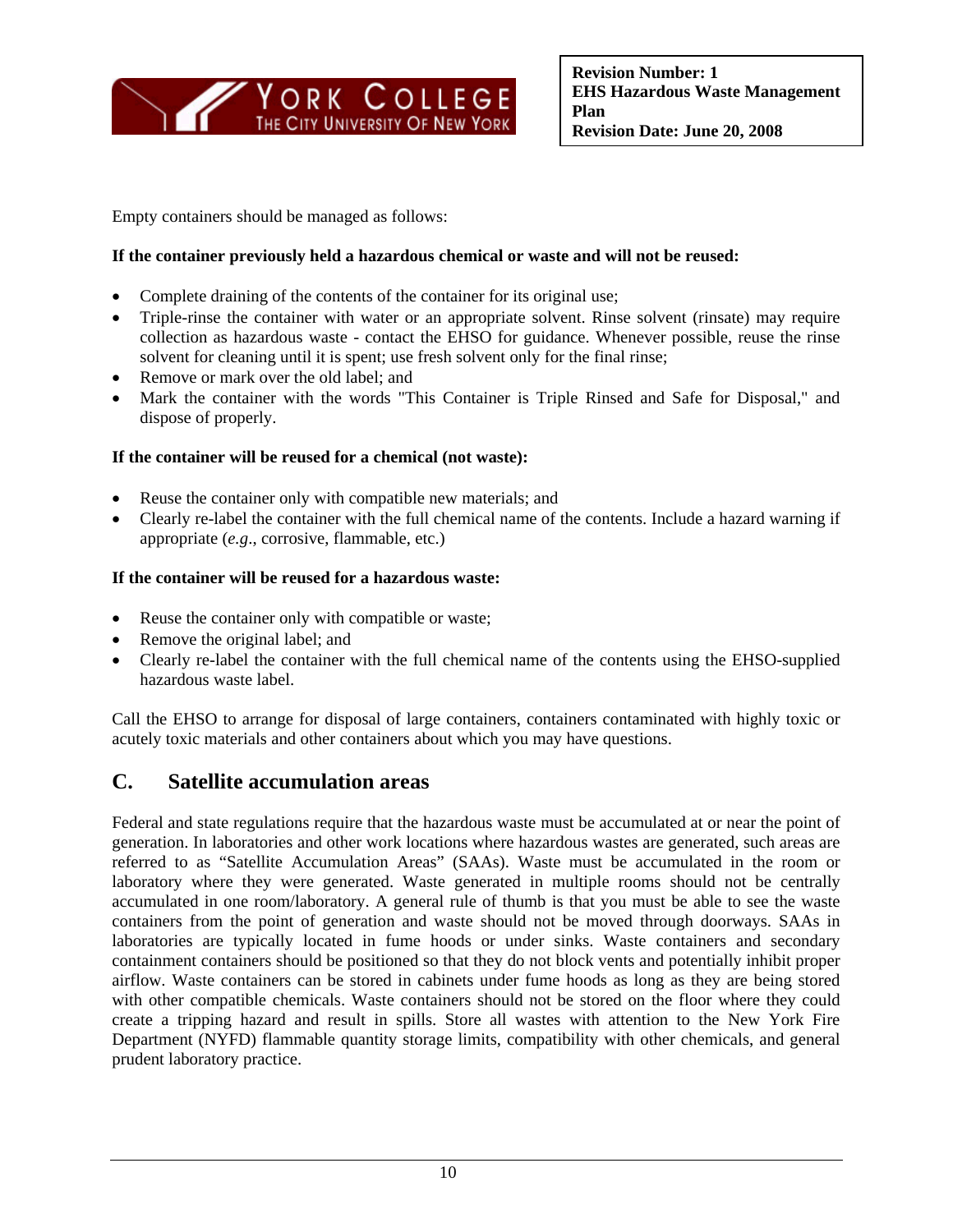

The containers holding the waste must be maintained in good condition (*e.g*., no rust or structural defects). If a container begins to leak, the contents must be transferred to another container in good condition. Hazardous waste must be collected in a container that is compatible to prevent damage to the container and leakage of the hazardous waste. As previously discussed, hazardous waste containers must be kept closed except when waste is being added. Hazardous waste containers should be kept in a SAA that is marked with the Hazardous Waste Satellite Accumulation Area sign provided by the EHSO (Appendix D). Before moving the SAA or adding another area, the EHSO must be contacted so that the area may be documented and properly posted.

Each SAA can accumulate up to a total of 55 gallons of hazardous waste, or up to one quart of acutely hazardous wastes. Most laboratories will call for a pick-up before these quantities are reached. However, if these limits are reached, the generator must label the container with the date the accumulation limit was reached (when the container was filled) and the wastes must be moved to the Hazardous Waste Storage Facility within three days. SAAs should be inspected regularly by the designated laboratory Waste Coordinator to help assure that the containers are properly stored, are not leaking, and that the area is in compliance with the requirements outlined in this section. An inspection log sheet is included as Appendix E.

## **D. Hazardous waste pickup procedures**

Before requesting a chemical waste pickup, make sure you have followed the procedures previously discussed regarding container selection, labeling, handling, and storage of hazardous waste. Make sure containers are clean on the outside and have caps that are tightly closed, and are properly labeled. Call the EHSO Ext. 2662 with your pickup request. Be ready to give the following information:

- your name;
- phone number;
- department name;
- building;
- room number;
- the type and quantity of waste to be picked up;
- size of containers to be picked up; and
- physical state of the material.

## **E. Hazardous waste storage areas**

The campus hazardous waste storage area located in room 1F11, near the loading dock in the Academic Core Building, is the storage location for hazardous wastes prior to being shipped off campus. A current inventory of the wastes collected is to be continuously maintained by the EHSO. Proper labeling and segregation techniques are to be employed. The area is to be properly identified as a Hazardous Waste Storage Area by the EHSO and have limited access to personnel having specific assignments, and have "No Smoking" signs posted.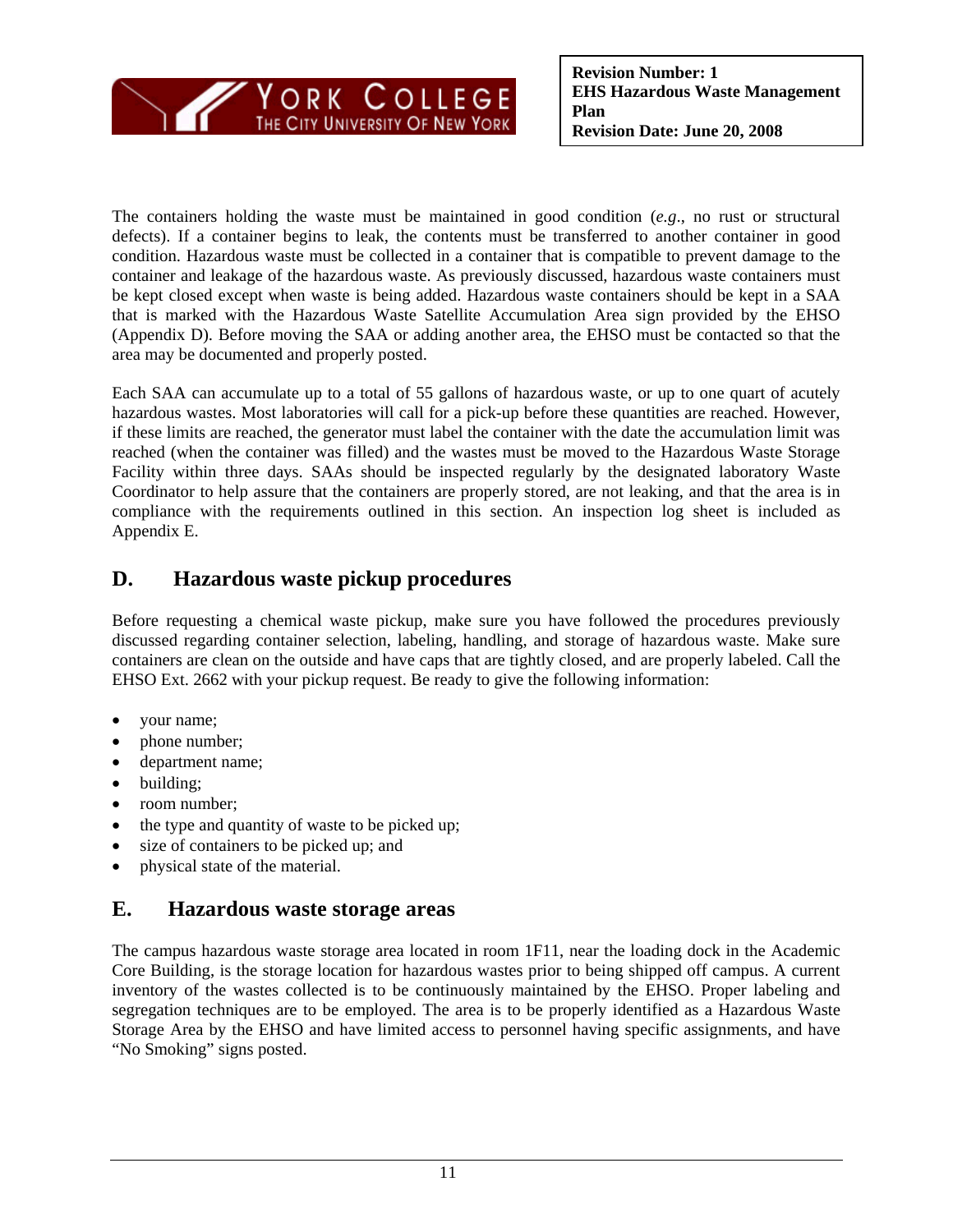

Operation of the hazardous waste storage area requires that the following:

- documentation that the waste in the area is stored for less than 180-days;
- labeling of the containers with the contents, the start date, and other required wording;
- segregation of incompatible wastes;
- storage of waste in compatible containers;
- drums are to be stacked no more than two high along with adequate aisle space between rows;
- containers are to be kept closed except when adding or removing wastes;
- spill kits and emergency equipment are to be available;
- a means of communication and Personal Protective Equipment (PPE) are to be readily available;
- weekly inspections of the area are to be conducted and documented;
- measures to minimize the potential for a release are to be implement;
- ignitable waste containers are to be grounded; and
- signage to: show locations of emergency equipment (fire extinguisher, spill material, emergency eyewash/shower, etc.), instructions for reporting fire, spill, release are to be posted.

At the time the waste is generated, it must be labeled as a hazardous waste. As a SQG, after waste pickup and transfer to the Hazardous Waste Storage Area, the waste is subject to a 180-day accumulation time limitation. At no time shall hazardous waste be stored in excess of the 180-day period. Extension of this time frame may occur only when situations beyond the control of the campus prevent the timely removal of the waste. Only the EHSO, in conjunction with the campus administration, shall have the authority to extend the storage time. In the event that storage over 180-days occurs, written notification must be made immediately to the NYSDEC.

### **F. Hazardous waste disposal procedures**

The selection of a contractor for the removal, transportation, and/or disposal of hazardous waste will be conducted in a thorough and safety conscious manner. Prospective contractors must address all safety issues raised by York College before an authorization is awarded. The EHSO is the only entity that can engage a hazardous waste disposal firm. The EHSO will follow York College purchasing procedures in selecting the disposal firms, and should evaluate the compliance and financial resources of the waste disposal firms.

### **G. Inspections**

The EHSO must perform inspections of the hazardous waste storage area in compliance with USEPA and NYSDEC regulations.

### **H. General practices**

#### **Treatment**

Although treatment of hazardous waste without a permit is prohibited by federal and state regulations, elementary neutralization is allowed. That is, waste that is hazardous only because of its corrosive characteristics (and is not toxic, ignitable, reactive, or a listed waste), may be neutralized by the addition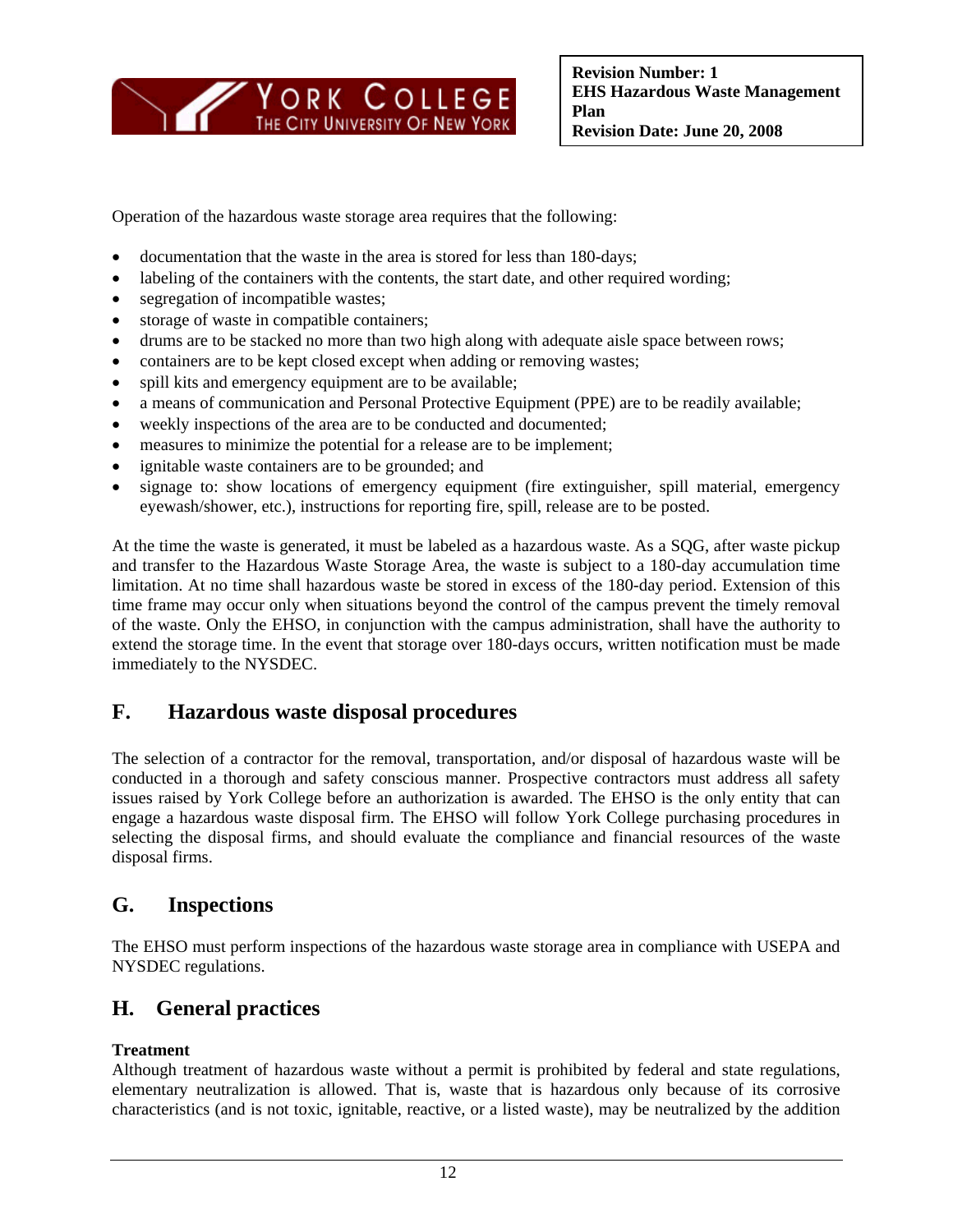

of bases or acids (as appropriate), producing a waste that it no longer meets the corrosivity characteristic criteria (see Section II.A.2., above). Only experienced personnel should conduct neutralization procedures.

#### **Sanitary sewer disposal**

Some materials can be safely discharged into the sanitary sewer. However, some materials can cause explosive conditions within the sewer system, damage the environment, or interfere with the operations of the wastewater treatment plant.

If a waste chemical meets all of the following criteria, the material may be suitable for disposal in a laboratory sink drain:

- it is water soluble;
- it has a pH greater than 5 and less than 9 S.U.;
- it is not considered toxic as defined by RCRA or New York State's hazardous waste regulations; and
- it is readily biodegradable (if it is an organic compound).

If there is any question about whether a waste can be disposed in a drain, call the EHSO. Only sinks with good flow should be used for disposal purposes, and only with small volumes of wastes. Do not use floor drains. Use appropriate PPE. Pour waste materials slowly into the drain with a stream of running water. Follow disposal by flushing with excess water. Strong acids and bases must be neutralized to a pH between 5.0 and 9.0 S.U. (to meet New York City sewer use requirements prior to drain disposal).

Examples of chemicals suitable for drain disposal include the following:

- organic sugars;
- nucleotides;
- vitamins:
- surfactants; and
- strongly acidic or basic solutions must be neutralized before drain disposal.

Examples of chemicals that are not suitable for drain disposal include the following:

- flammable substances;
- solvents:
- oils and oil sludges;
- petroleum hydrocarbons;
- paints;
- water soluble polymers that could form gels in the sewer system;
- toxic chemicals such as carcinogens, mutagens, acutely toxic substances; and
- phenols.

Putting these materials down the drain is illegal and could be dangerous.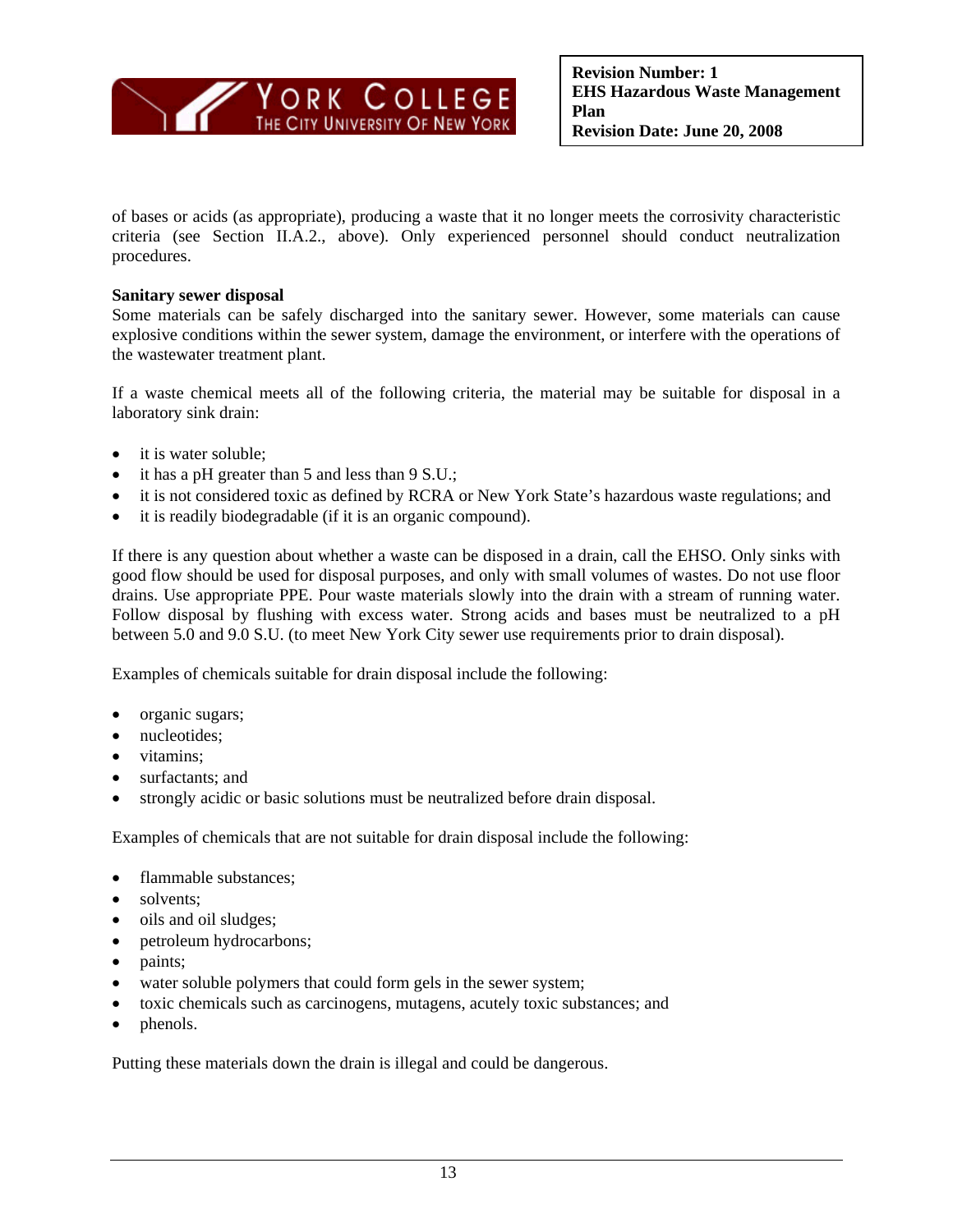

Other materials that are not suitable include any solid or viscous substances capable of causing obstruction to the flow of sewers.

### **I. Other hazardous waste management**

#### **Mercury waste**

Elemental mercury can be recycled, the EHSO should be contacted to evaluate this option. Mixtures of mercury compounds and other wastes are difficult waste streams to dispose of. Thermometers and measuring instruments containing mercury should be replaced with equipment that uses non-hazardous fluids or electronic devices. Call the EHSO to collect the old devices, including mercury thermometers, for proper disposal as hazardous wastes. If a mercury spill should occur, immediately contact the EHSO.

#### **Flammable and combustible waste**

Flammable and combustible liquids include turpentine, mineral spirits, naphtha, petroleum distillates, oilbased paint, adhesives, and others. If a material is suspected of being flammable or combustible, check labels or the appropriate MSDS. If the flash point of a waste material is at or less than 140ºF, the material is considered to be a hazardous waste by ignitability, and must be disposed of as a hazardous waste. Flammable waste liquids should only be collected in a designated and approved flammable liquids waste safety can. Call the EHSO for questions about waste cans. Oily rags and rags/paper soaked with flammable liquids must also be collected in designated flammable waste disposal cans. **OILY OR SOLVENT SOAKED RAGS CAN SPONTANEOUSLY IGNITE.** Notify the EHSO for a pickup when waste containers become 80 percent full.

Never dispose of flammable liquids down the drain since vapors in an enclosed sewer system can result in potentially explosive or flammable conditions. City, state, and federal sewer regulations also prohibit the disposal of ignitable wastes in the sewer system.

#### **Paint, pigment and finishes**

Paint, varnish, stain, finish or sealant may be flammable or contain heavy metals such as lead, chromium, arsenic, or cadmium. Paint and pigment-containing hazardous materials must not be put in the regular trash. Call the EHSO to arrange for a waste pickup of expired or unwanted paint, pigment, varnish, stain, finish or sealants. Empty paint containers (with no free liquids) of oil based paints may be placed in the regular trash. Dry, water-based paint and pigments, including latex, acrylic or vinyl acrylic constituents, may be placed in the regular trash. Be sure there are no metal-containing pigments present. Contact the EHSO for assistance with checking labels for hazardous materials.

#### **Ceramics**

Clay and glazes may contain heavy metals such as lead, arsenic, barium, cadmium, chromium, and selenium. When a clay or a glaze containing these materials is discarded, it must be handled as hazardous waste. When arranging disposal of these materials, check labels to determine if the clay or glaze contains hazardous materials. When possible, use lead-free clay and heavy metal-free glazes.

#### **Etching**

Acids and bases used in etching are corrosive materials; they must not be poured down the drain. Waste acids may also contain metals such as zinc and copper. Heavy metal disposal to the sewers is regulated. Collect and store waste acids using the original containers in which they were supplied. Obtain hazardous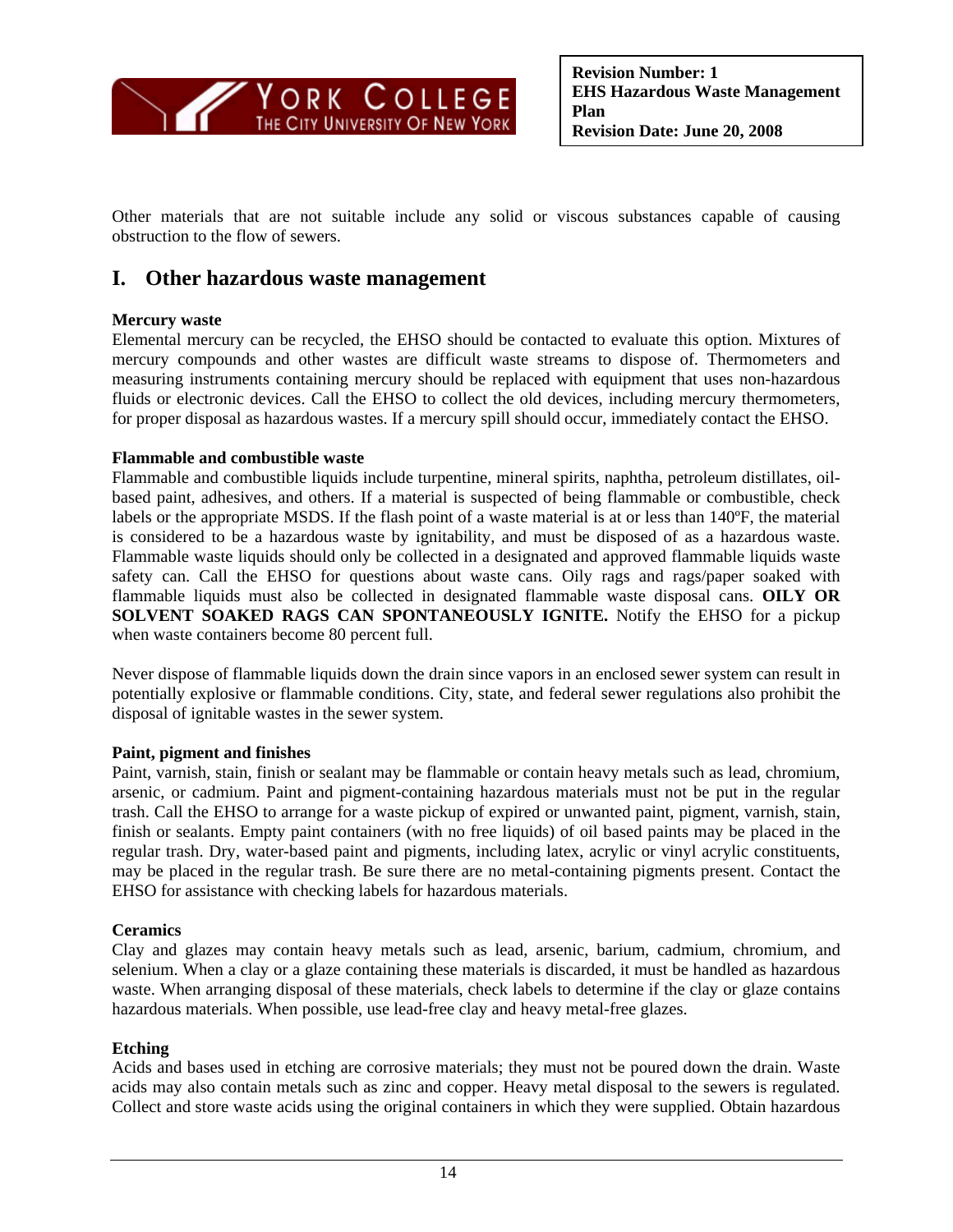

waste labels from the EHSO. Fill out the label with the requested information. Do not fill containers completely; leave about two inches of headspace to prevent buildup of pressure.

#### **Waste photographic fixer**

 recovery unit. Waste fixer may contain silver, a valuable metal that should be recovered. New York City prohibits pouring photographic solutions down the drain. Waste fixer must be treated in a silver recovery unit or collected as hazardous waste. Call the EHSO to arrange for the installation or maintenance of a silver

#### **Stop baths and developer**

Stop baths and developers may contain hazardous waste; these solutions should not be poured down the drain since they may result in exceedances of New York City Sewer Use Ordinance discharge limitations. Check labels and MSDSs to determine if there are metals in the solutions and ask the EHSO for help with determining whether hazardous materials are present. Although most of these materials are not considered hazardous waste, they must be at a neutral pH prior to disposal through a drain. Collect stop bath and developer solutions using containers in which they were originally supplied. Do not fill containers completely; leave about two inches of headspace to prevent buildup of pressure.

#### **J. UNIVERSAL WASTES**

The Universal Waste Rule was written to streamline environmental regulations for wastes generated by large numbers of businesses in relatively small quantities. It is designed to reduce the amount of hazardous waste disposed of in municipal solid waste, encourage the recycling and proper disposal of certain common hazardous wastes, and reduce the regulatory burden for businesses that generate these wastes. Universal wastes are items commonly thrown into the trash by households and small businesses. Although handlers of universal wastes can meet less stringent standards for storing, transporting, and collecting these wastes, handlers must still comply with the full hazardous waste requirements for final recycling, treatment, or disposal. By providing a waste management structure that removes these wastes from municipal landfills and incinerators, this rule ensures stronger safeguards for public health and the environment.

York College has a separate Universal Waste Management Plan. Please refer to that plan for details of universal waste management on campus.

Universal waste management includes:

#### **Battery recycling and disposal**

Batteries contain hazardous components that must not be disposed of in the regular trash. Specially designed battery collection containers are available from the EHSO. Containers that remain in good condition are reusable. Containers should be placed in central locations that are easily accessible to generators of used batteries. Contact the EHSO, Ext. 2662 for waste battery pickup when the containers are full. Collect only the following batteries in battery collection containers:

- alkaline and non-alkaline household type batteries (AA, AAA, C, D, 9 volt);
- rechargeable batteries such as nickel-cadmium type; and
- "button" batteries found in watches, calculators, pagers, cameras.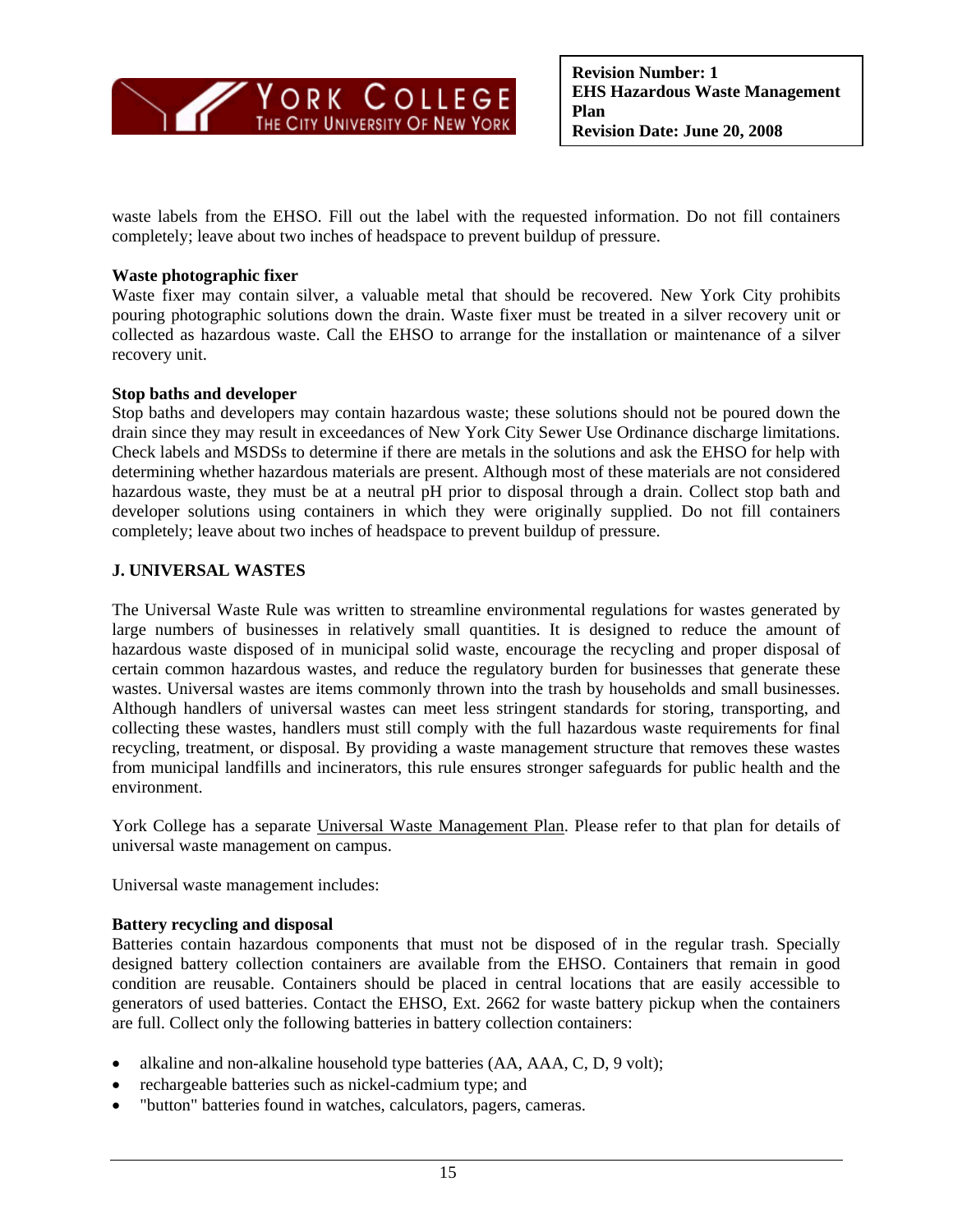

The following items should **NOT** be placed in battery collection containers:

- leaking batteries these should be attended to immediately. Call the EHSO for assistance;
- batteries containing liquids, such as car batteries, or large batteries, such as rechargeable camcorder and cellular phone batteries; and
- other batteries not listed above.

Call the EHSO to arrange for the proper handling and disposal of these types of batteries.

#### **Fluorescent lamp disposal program**

There is a fluorescent lamp disposal program for the management of fluorescent bulbs on campus. Most used fluorescent lamps are classified as hazardous waste. The inside of a fluorescent tube is coated with chemicals and the tube contains a small amount of mercury vapor. Fluorescent lamps should not be placed in the regular trash. Lamps must be disposed of by contacting the electrical office for lamp replacement or disposal of used fluorescent lamps.

#### **Pesticides**

Pesticides that have been recalled or banned from use, are obsolete, have become damaged, or are no longer needed due to changes in facility needs may qualify as universal wastes. Contact the EHSO, Ext. 2662, to arrange for proper disposal.

#### **Thermostats**

Thermostats can contain as much as 3 grams of liquid mercury and may be located in almost any building, including commercial, industrial, agricultural, community, and household buildings. Contact the EHSO, Ext. 2662, to arrange for proper disposal.

#### **Compressed gas cylinder disposal**

Compressed gases may be contained in large cylinders, lecture bottles, propane and butane fuel bottles, and aerosol cans. Most compressed gas cylinders used at York College are leased from the vendor and are returned for reuse or disposal. Cylinder purchases are strongly discouraged because of the expense and difficulty associated with disposing of unused gases and cylinders. Prior to ordering a compressed gas cylinder, a disposal or return plan should be agreed upon in writing with the vendor. This plan should spell out all procedures necessary for returning the cylinder to the vendor. If no arrangements were made prior to purchase, attempts to return unwanted cylinders to the distributor or the manufacturer must still be made by the college purchaser. If a vendor does not accept a gas cylinder for return, it may be necessary to treat the cylinder and contents as hazardous waste. The EHSO can accept and dispose of most empty gas cylinders and those containing atmospheric gases if vendor's arrangements can't be made.

If a compressed gas cylinder is to be shipped, request appropriate instructions from the vendor. A valve cover must be present on the gas cylinder, and the correct US Department of Transportation (USDOT) description for the contents must be on the cylinder. Gas cylinder contents must be clearly identified with stamps, adhesive labels, or stencils. Applicable USDOT regulations must be adhered to before and after a cylinder is shipped. Additionally, the carrier may have its own requirements that must be followed.

A gas cylinder with unknown contents must be handled as a hazardous waste through the EHSO. Every attempt must be made by the user to identify the vendor and contents of an unknown cylinder. Purchase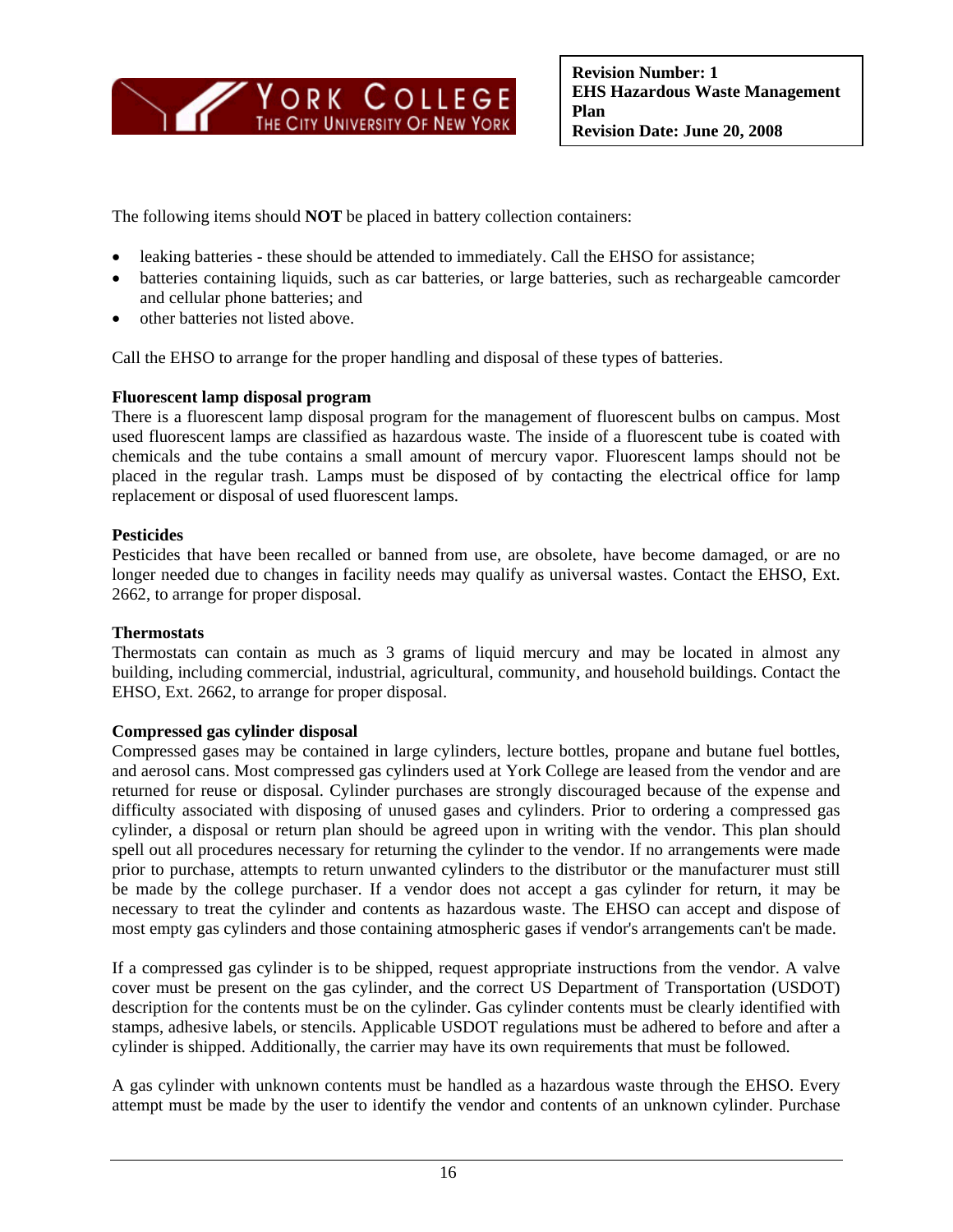

records and other documents should be searched to attempt to identify the cylinder's contents. Characterization and disposal costs for cylinders with unknown contents can be extremely expensive. Proper labeling and record keeping can prevent the cost and effort necessary to identify a tank containing unknown gases. For more information on handling of compressed gas cylinders, call the EHSO.

## IV. Managing used oil

In most cases, used oil is not classified as a hazardous waste in New York State. However, depending on the materials that the oil may have been in contact with and how waste oil is disposed of, used oil may become a hazardous waste. For example, if oil was mixed with a listed hazardous waste (*i.e*. F-listed waste) it would be a hazardous waste.

 Even though used oil generated at York College is likely to be non-hazardous, a discussion of the management of used oil has been included in this document due to the unique nature of used oil disposal. USEPA's used oil management standards are a set of "good housekeeping" requirements that encourage used oil handlers to recycle used oil instead of disposing of it. Used oil can be collected, refined and recycled, and used again—for the same job or a completely different task. Used oil is defined as "any oil that has been refined from crude oil or any synthetic oil that has been used and, as a result of such use, is contaminated by physical or chemical impurities." To meet USEPA's definition of used oil, a substance must meet each of the following criteria:

- Origin. Used oil must have been refined from crude oil or made from synthetic materials. Animal and vegetable oils are excluded from USEPA's definition of used oil. However, animal and vegetable oils are included in USEPA's definition of oil under the requirements for Spill Prevention, Control, and Countermeasure (SPCC) Plans. York College has a SPCC Plan; see the EHSO for specifics.
- Used oils used as lubricants, hydraulic fluids, head transfer fluids, buoyants, and for other similar purposes are considered used oil. Unused oil, such as bottom clean-out waste from virgin fuel oil storage tanks or virgin fuel oil recovered from a spill, do not meet USEPA's definition of used oil because these oils have never been used. USEPA's definition also excludes products such as cleaning agents used solely for their solvent properties, as well as certain petroleum-derived products such as antifreeze and kerosene.
- To meet USEPA's definition, used oil must become contaminated as a result of being used. This includes residues and contaminants generated from handling, storing, and processing used oil. Physical contaminants can include dirt, metal scrapings, or sawdust. Chemical contaminants could include solvents, halogens, or saltwater.

## V. Waste minimization

A goal of the hazardous waste management program is to reduce the amount of hazardous waste generated to the lowest practical quantity in order to conserve energy and natural resources through a program of effective waste minimization procedures (including recycling, reuse, product substitution, and treatment).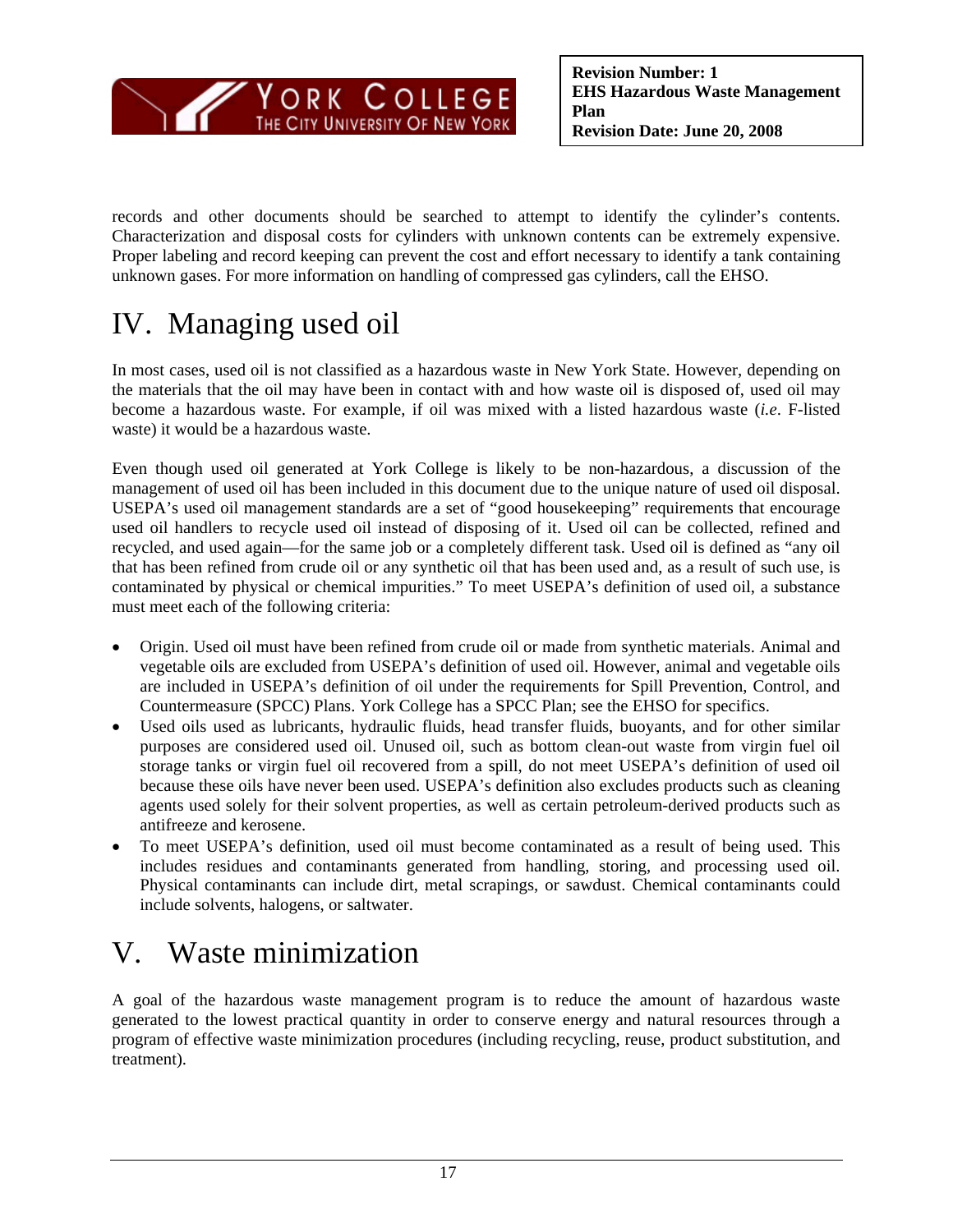

#### **Purchasing procedures can minimize waste**

Good purchasing decisions are the first steps in minimizing hazardous waste. Every effort must be made to keep purchased quantities to a minimum. Stockpiling products for future use or to take advantage of unit cost savings may not be appropriate since disposal costs of unused chemicals may exceed the initial savings from bulk purchases. The average cost to dispose of unused hazardous materials and other chemicals may be two to three times the original purchase cost. Purchase only the quantity of material that will be completely used within a reasonable time frame. Other practices that help to minimize the potential for waste disposal include the following:

- Limit the amount of ordered materials to expected volumes of use;
- Do not stockpile chemicals unnecessarily. Many chemicals, including organic compounds, degrade over time and lose their usefulness;
- Check inventories to avoid ordering chemicals that are already in stock;
- As a prudent practice, rotate chemical stocks to use up chemicals before their shelf lives expire; and
- Laboratories should investigate pre-weighed packaging options now available from chemical vendors. Particularly with highly toxic materials (*e.g.*, carcinogens, teratogens, etc.), the purchase of preweighed materials avoids unnecessary handling, storage and disposal of excess toxic materials. Micro-scale packing is also available.

#### **Source Reduction**

Source reduction refers to practices that reduce, avoid or eliminate hazardous waste at the point of generation. These practices may include:

- Use of smaller quantities of chemicals in experiments or processes.
- Where possible, substitution of less toxic or non-hazardous chemicals for their toxic counterparts.
- Planning of activities/experiments to consume hazardous materials to the full extent possible, and to minimize the amount and toxicity of waste materials produced.
- Recycling or reuse, when possible, of chemicals as opposed to disposal as hazardous waste. If you have no further need of a hazardous material, determine whether your colleagues can use it.
- Do not mix chemical wastes. Mixing reduces the likelihood that materials may be reused or redistributed and often increases disposal costs. If non-hazardous wastes are mixed with hazardous wastes, the combined volume is considered hazardous waste under state and federal regulations, and must be handled and disposed of as hazardous waste at increased costs compared to regular waste. If at all possible, do not combine other chemicals with organic solvents. Acids, bases, heavy metals, carcinogens, oxidizers, cyanides, sulfides, pesticides, non-halogenated solvents, and especially halogenated organic solvents (chloroform, methylene chloride, etc.) must be collected in separate, labeled, waste containers.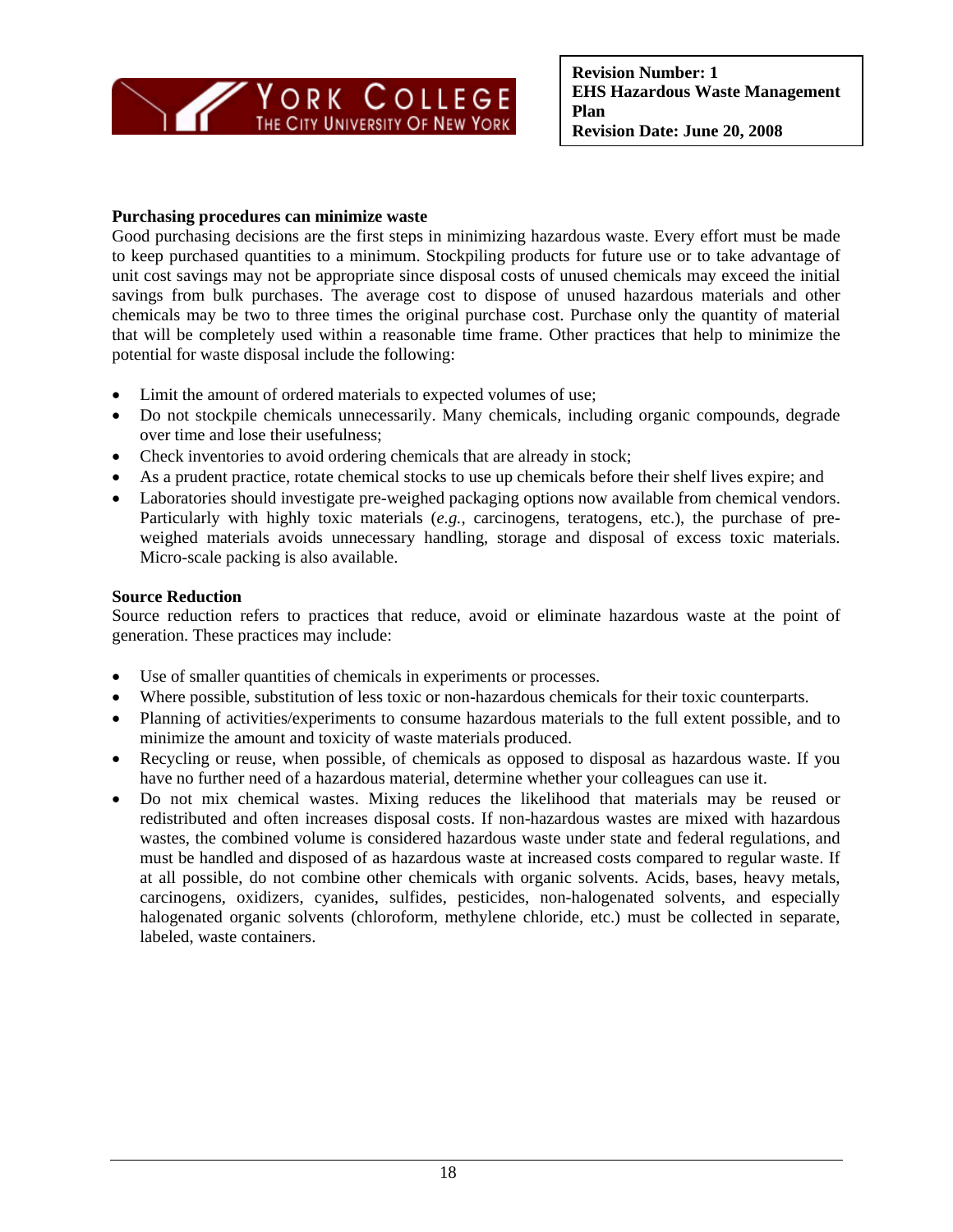

# VI. Spill control

In the event of a chemical or oil spill or leak, the person discovering the release must immediately initiate the following actions:

- 1. If it is safe to do so without endangering yourself or others, extinguish all sources of ignition and isolate incompatible or reactive chemical substances.
- 2. If there is an immediate threat to human health, evacuate the immediate area.
- 3. Attempt to stop or contain the spill/release at the source (provided there are no health or safety hazards and there is a reasonable certainty of the origin of the leak).
- 4. Isolate all potential environmental receptors such as floor drains, catch basins, sumps, exposed soil, and runoff areas (if it is safe to due so without endangering yourself or others).
- 5. Contact Campus Security (718) 262 2222 to provide information regarding a spill event. Be prepared to provide Security with the following information:
	- a) building and room number;
	- b) material spilled and quantity;
	- c) if radioactive or infectious agents are involved;
	- d) other hazardous conditions that might exist in the area;
	- e) time of the spill;
	- f) damages or injuries caused by the spill;
	- g) cause of spill; and
	- h) actions taken.

The Spill Response Team Coordinator will direct and coordinate the spill clean-up activities and evaluate if an environmental contractor will be required to perform the clean-up activities. The Spill Response Team Coordinator will then initiate any notification procedures.

## VII. Standard operating procedures

Standard operating procedures (SOPs) such as the "Partial List of Incompatible Materials" should be consulted.

# VIII. Training

### **General**

York College personnel who generate hazardous waste are required to have training appropriate to their level of responsibility. This training will be provided initially at the time of employment, and on an annual basis. The training is arranged by the EHSO and will be given at least twice per year. Special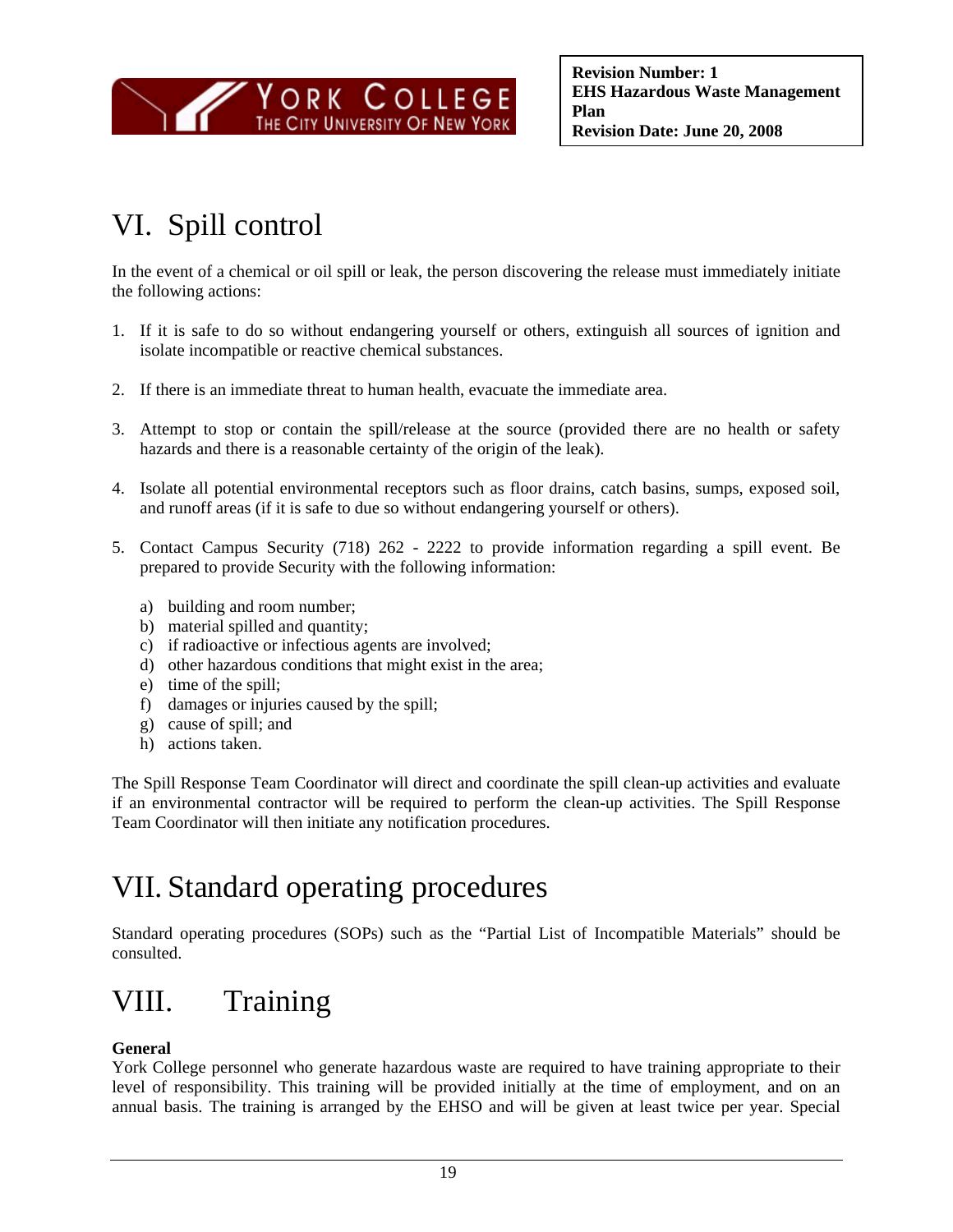

training will also be provided by the EHSO upon request from personnel working in areas with unusual hazardous waste management requirements. Training for hazardous waste management on campus will be updated to reflect the most current regulatory requirements. Training materials, included in Appendix F, include the following topics:

- identification of hazardous waste;
- container use, marking, labeling, and on-site transportation;
- accumulation area requirements;
- 180-day storage area requirements; and
- emergency procedures.

#### **Special training**

Individuals with specialized duties, and anyone with oversight responsibility for packaging and transportation of hazardous materials, are required by law to have additional training. Individuals who supervise or prepare hazardous materials for transport and/or sign manifest documents must complete course work that meets USDOT regulations. No York College personnel may arrange for disposal, transport, shipment or sign hazardous waste manifest documents without completing the appropriate training.

## IX. Recordkeeping

Recordkeeping requirements are as follows:

- The EHSO, or his or her designee, will sign York College hazardous waste manifests. Hazardous waste contracts are developed and managed by the EHSO and include general hazardous waste, medical waste, and spill response;
- Records of all hazardous waste manifests will be kept on site for a minimum of three years from the treatment, storage, disposal facility (TSDF) returned copy date. Manifests beyond this date may be stored on site or stored in archives for a minimum of thirty years to serve as an accurate accounting of material shipped to potential CERCLA (Superfund) Sites;
- Written communication that the designated TSDF is authorized for the hazardous wastes being offered for shipment, has capacity to accept such hazardous waste, and will assure the ultimate disposal method is followed;
- Land Disposal Restriction (LDR) notices, LDR determination records, Hazardous Waste Profile Sheets, and Exception Reports will be kept with the associated manifests. These documents are to be kept with the manifest for the time period indicated herein;
- Waste analyses and laboratory analytical reports will be kept with the hazardous waste manifests for the established time period (three years on site, thirty years archived). Note that laboratory analytical reports may be kept with hazardous waste profiles, in contract files, permitting files, or in individually designated files depending on the nature of the contract and/or waste materials;
- Personnel training records on current personnel will kept until closure of the facility. Training records on former employees must be kept for at least three years from the date the employee last worked at the facility;